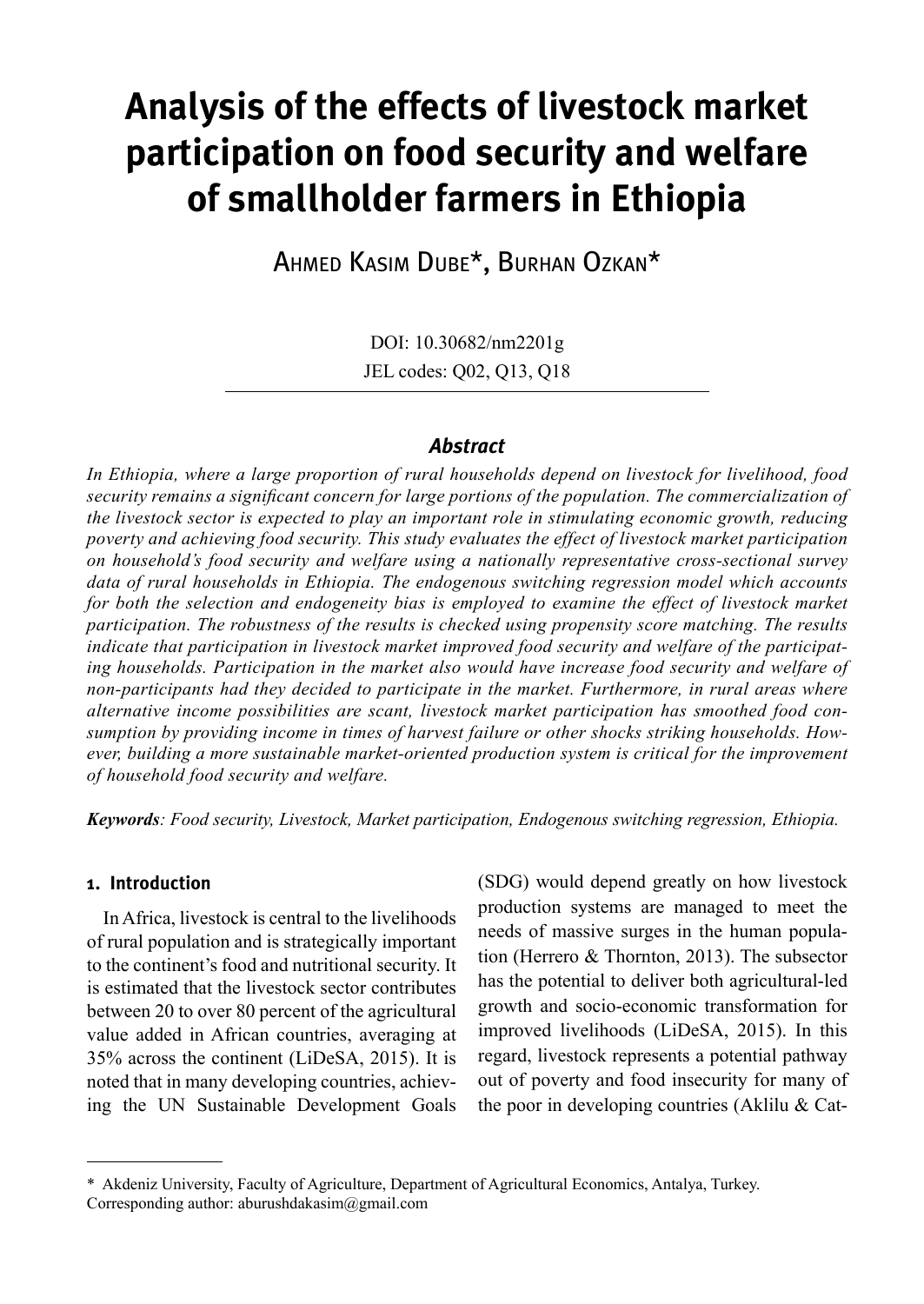ley, 2014; Herrero & Thornton, 2013). It enables poor people to secure current and future assets, improve the productivity of agricultural systems in which livestock are important and facilitate greater participation of the poor in livestock-related markets (Njuki & Sanginga, 2013). Moreover, livestock offers an alternative source of capital that the poor can accumulate as a 'savings account' to hedge against income fluctuations (Kazianga & Udry, 2006). Keeping livestock is then considered as an alternative form of insurance, providing the household with assets that can be sold in times of shocks (Mogues, 2011).

The livestock sector in Ethiopia occupies an important place in the economy and pro-poor development strategies of the country (Kuma *et al*., 2015).The country has the largest population of livestock in Africa (Kuma *et al*., 2015). In 2014, 18% of the total cattle population and 8.2% of the sheep and goat population in Africa are found in Ethiopia (Enahoro *et al*., 2019). With these figures, livestock account to about 40-50% of agricultural GDP. It is also an important contributor to export earnings, accounting for 15% of total export earnings (FAO, 2017). Furthermore, at the household level, the livelihoods of a large proportion (70%) of rural households in the country depends on livestock (FAO, 2019). Hence, any shocks that affect livestock will have an adverse effect on the overall economy and on household welfare (Kuma *et al.*, 2015).

Food insecurity (22.7 percent) and poverty (27.1 percent) remains a significant concern for large portions of the population in the rural areas of the country (WFP & CSA, 2019). In this case, significant number of the country's rural population (28.36 percent) were classified as livestock keepers living under the national poverty line (Enahoro *et al.*, 2019). In addition, there is also a significant interrelationship between mixed crop and livestock farming in the country (FAO, 2017). This shows that, with appropriate management interventions, livestock have an important role in improving food security and reducing poverty in Ethiopia (Shapiro *et al.*, 2015). Therefore, the sector needs to be considered among any options aimed at transforming present and future welfare outcomes at the household, sectorial and national levels (Enahoro *et al.*, 2019).

In all Ethiopian government agricultural policies and strategies, prioritization of livestock development is pursued for stimulating economic growth, reducing poverty and achieving food security (MoA and ILRI, 2013). Under the Ministry of Agriculture, Ethiopia launched a Livestock Master Plan for the transformation of the livestock sector in July 2015. By strengthening the livestock sector and spurring growth, the goals were to enhance nutrition and food security and to lift 2.36 million households out of poverty by 2030 (Shapiro *et al.*, 2015). Besides raising their productivity, the plan has adopted market participation of smallholder agriculture as a strategy for its economic transformation (Shapiro *et al.*, 2015). This is because unless smallholder linkages to markets are strengthened simultaneously, the mere attempts to raise productivity will have limited success (Arias *et al.*, 2013). Besides its impact on rural people, the commercialization of the livestock sector has also potential impact on urban dwellers through enhancing supply of agricultural inputs for industrial production (Enahoro *et al.*, 2019).

Hence, the potential contribution of the livestock sector for economic development and welfare improvement in low income countries depends on the extent to which the livestock sector is thriving at the marketing level (IGAD, 2017). When market access is guaranteed, the general welfare of smallholding farm households is improved through increased productivity and income and better consumption choices (IFAD, 2010). It is also noted that, besides inadequate entitlements, lack of access to reliable markets for farm produce and inputs are equally important in defining the food security status of the farm households (Burchi & Muro, 2012). This shows that increasing participation of farm households in agricultural markets is a key factor to lift rural households out of poverty. As a result, the role of market participation as the determinant of the household food security and welfare has attracted the attention of researchers in different parts of the world. The results of Gani & Adeoti (2011) indicated that poor market participation was found to have positive correlation with poverty in Nigeria. Interventions reducing the barriers of market participation and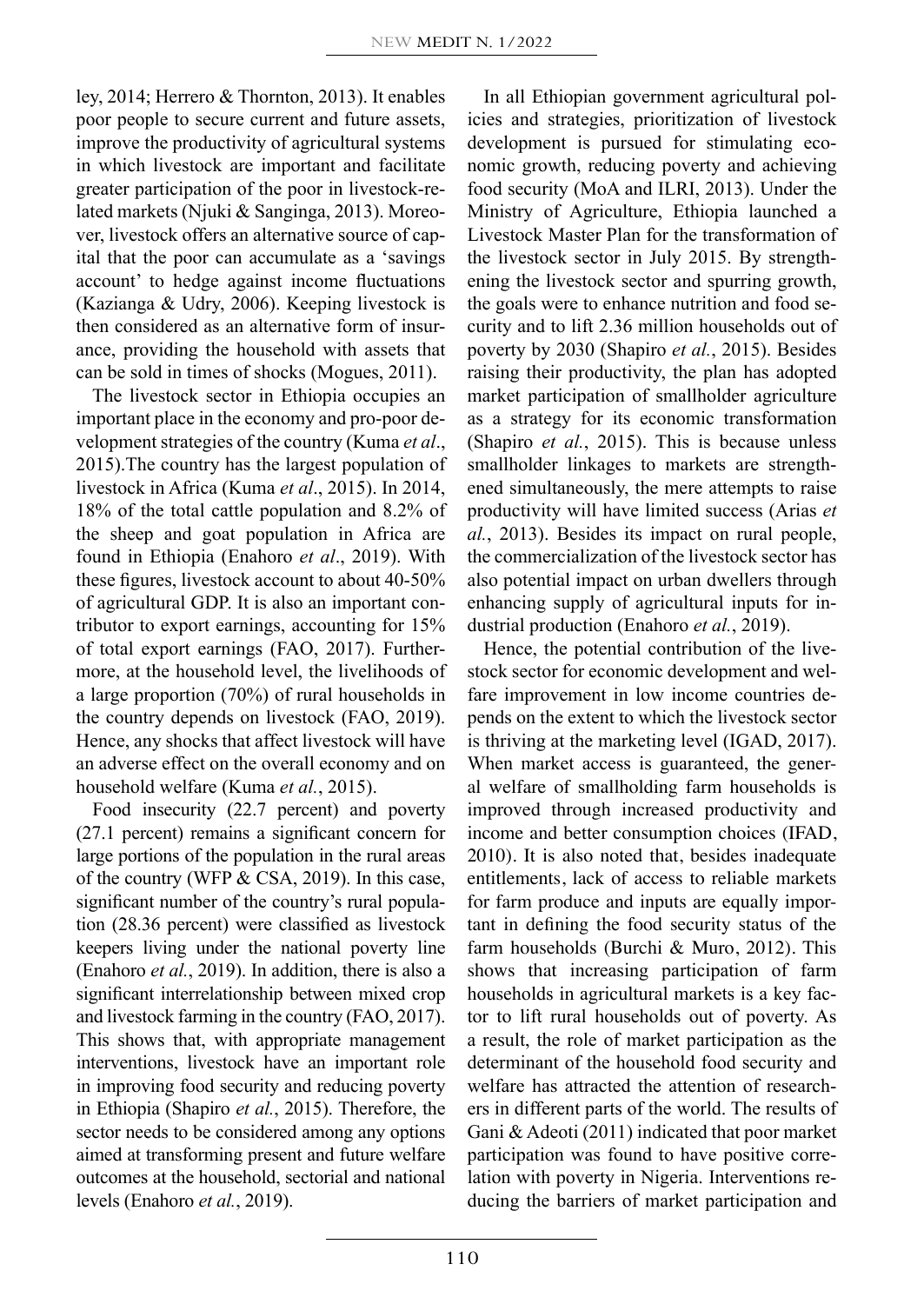facilitating the improvement of productivity to generate consistent levels of marketable surplus will often have greater payoffs in living standards of smallholder farmers and poverty reduction (Arias *et al.*, 2013).

Other studies have also indicated that enhancing smallholder participation in markets has significant potential to increase the income potentials, especially for poor and land-constrained farmers (Hichaambwa *et al.*, 2015). According to their results, income gains were more pronounced for small and poor households. In addition, market participation was an important instrument to alleviate extreme poverty. Participation in markets was also seen to reduce the gender gap in rural household income (Hichaambwa *et al.*, 2015). Results also showed that household commercialization was associated with a reduced risk of being chronically food poor (Kirimi *et al.*, 2013). Expansion of smallholder market participation and ensuring that farmers are not trapped in low productivity and low return farming activities are crucial in helping households graduate out of food insecurity (Kirimi *et al.*, 2013). Furthermore, different studies (Abdullah *et al.*, 2019; Mmbando *et al.*, 2015) have also indicated a positive and significant impact of market participation on household food security and welfare.

Most of these studies in smallholder market participation have models on the decision of smallholder market participation in staple crops. Among the few works modeling the impact of livestock market participation, Mulford (2013) studied the welfare effects of smallholder market participation on Kenya's dairy sector. By analyzing households' asset dynamics, the study highlights a strong association between high milk sales levels and improved welfare. But due to the qualitative nature of the work, the causal direction was not evident. Lubungu (2013), by employing propensity score matching and decomposition techniques on data collected from smallholder farmers in Zambia, examined the effect of participation in cattle markets on cattle-raising households' incomes. The findings showed that on average participation in cattle markets raises household income by over 50%. However, the propensity score matching

approach may understate the magnitude of the effects leading to a downward bias relative to methods which also account for unobserved heterogeneity (Tesfaye & Tirivayi, 2018). In addition, the model fails to account for the potential systematic difference between participants and non-participants (Khonje *et al.*, 2015). Furthermore, the empirical studies that evaluated the impact of livestock suffer from the absence of control groups and endogeneity problems associated with the selection bias (Jodlowski *et al.*, 2016). Hence, the objectives of this study would be filling these gaps by estimating the food security and welfare effects of livestock market participation using a different set of identification and estimation strategies that address the selection and endogeneity problems.

The rest of the paper is organized in three sections. The next section describes the impact estimation problems, conditional expectations, and treatment and heterogeneity effects, data and the description of the variableas. The third section presents and discusses the empirical results of the study. Finally, the conclusion and the implication of the results are presented.

# **2. Materials and methods**

# **2.1.** *Impact estimation problems*

The estimated impact of market participation on the selected outcome variables can be calculated by directly comparing the average treatments between the participants and nonparticipants if the farmers were randomly assigned to each group (Khonje *et al.*, 2015). However, participation in livestock markets by smallholder farmers is non-random as the farmers themselves decide (self-select) whether to participate or not in the market. In addition, these decision are influenced not only by observable characteristics but also by non-observable characteristics (such as a farmer's innate abilities) that may be correlated with the outcome variables (Olwande & Smale, 2014). In the regression framework, this means that the error terms in the decision and outcome equations are correlated (Ma & Abdulai, 2015) and the mean outcomes of the two groups may differ even in the absence of treat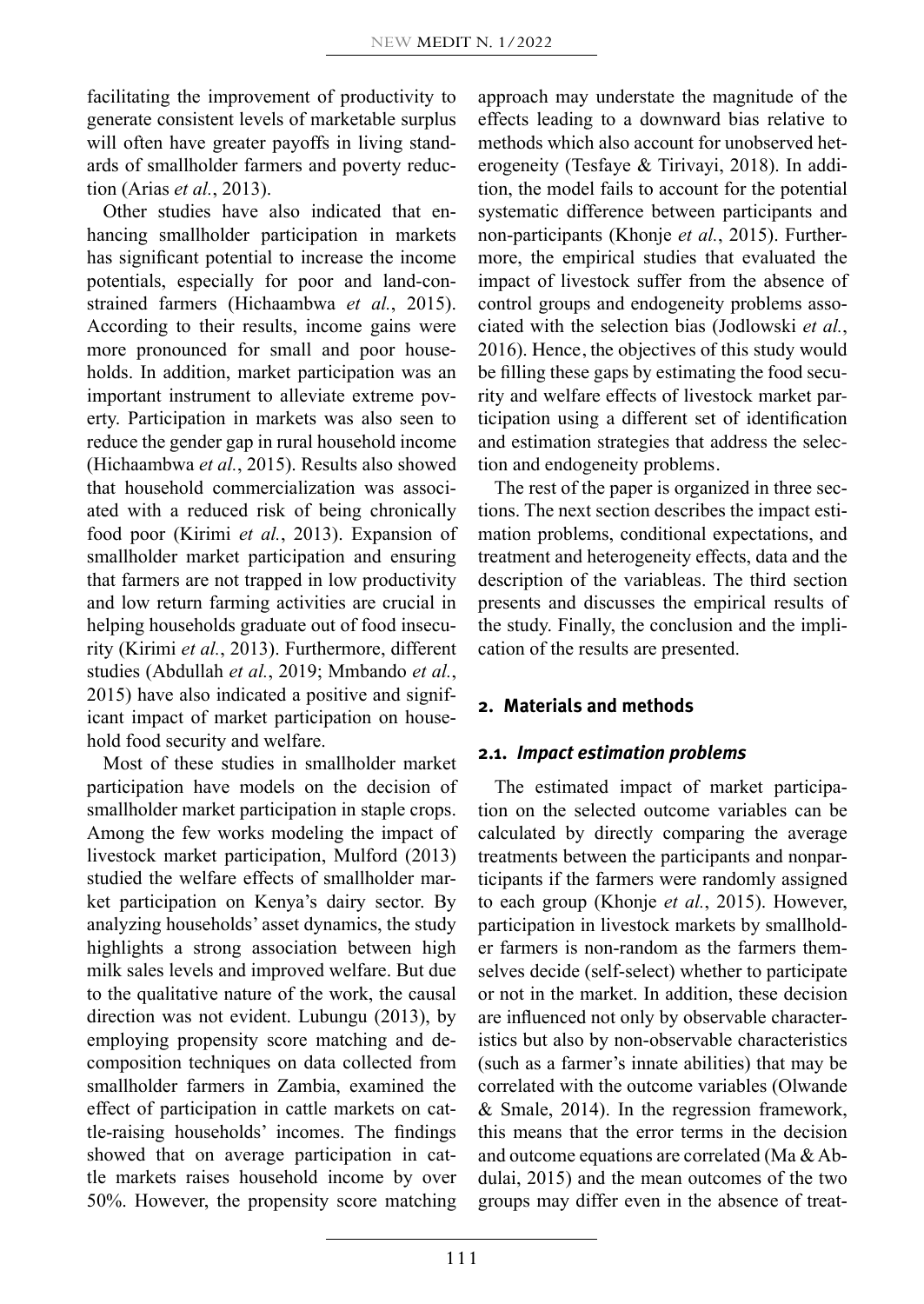ment. Consequently, the non-randomness poses a well-known dilemma of missing data in which the counterfactual outcome cannot be observed for both groups (Olwande & Smale, 2014).

Estimation of the impact of market participation without considering the problem of missing data will result in biased estimates. Different approaches for dealing with this problem include propensity score matching (PSM), the Heckman selection method, Instrumental variables (IV) and Endogenous switching regression models (ESR) (Khonje *et al.*, 2015; Olwande & Smale, 2014). Among these models, the ESR model has some advantages over the other models. First, the method addresses the issues of selection bias by accounting for both observable and non-observable characteristics. Second, the ESR approach simultaneously estimates the participation decision and outcome equation for both participants and non-participants and calculates the actual and counterfactual expected values of outcome variables for both groups(Lokshin & Sajaia, 2004). However, the results from ESR model may be sensitive to selection of instrumental variables (Khonje *et al.*, 2015). Thus, as each model has its own limitations which cannot be corrected individually, the estimates are not robust by using a single model (Khonje *et al.*, 2015). Therefore, the effect of market participation on the binary and continuous outcome measure of food security and welfare was estimated by using the Endogenous Switching Probit Model (ESP) and Endogenous switching regression model respectively. The robustness of the results is checked by using the PSM model. These models were widely applied in the literatures and general specifications of these models can be seen in Lokshin & Sajaia (2004), Wooldridge (2010) and Maddala (1983).

# **2.2.** *Conditional expectations, and treatment and heterogeneity effects*

Though the endogenous switching regression models can be estimated using a two stage method, the more efficient version of the models is obtained by using the full information maximum likelihood method (FIML) (Lokshin  $\&$   $BH_1 = E$ ) Sajaia, 2004). Consequently, the study used the  $=$ FIML method which estimates the decision and  $\sigma_1 \rho_1 f(\gamma Z_i) / \{1 - F(\gamma Z_i)\}$ 

outcome equations simultaneously. After estimating the model's parameters, the conditional expectations are computed as follows (Lokshin & Sajaia, 2004).

For participants who participated:

$$
E (y_{1i} | P_i = 1, x_{1i}) = x_{1i} \beta_1 + \sigma_1 \rho_1 f (\gamma Z_i) / F (\gamma Z_i)
$$
 (1a)

For participants had they decided not to participate (counterfactual):

$$
E (y_{1i}|P_i = 0, x_{1i}) = x_{1i}\beta_1 - \sigma_1 \rho_1 f (\gamma Z_i) / \{1 - F (\gamma Z_i)\}
$$
 (1b)

For nonparticipants had they decided to participate (counterfactual):

$$
E(y_{2i}|P_i = 1, x_{2i}) = x_{2i}\beta_2 + \sigma_2\rho_2 f(\gamma Z_i)/F(\gamma Z_i)
$$
 (1c)

For nonparticipants who did not participate:

E (y2i|Pi = 0, x2i) = x2iβ2 σ2ρ2f (γZ<sup>i</sup> )/{1 - F (γZ<sup>i</sup> )} (1d)

Equations 1a and 1d represent the actual expectations observed in the sample while equations 1b and 1c represent the counterfactual expected outcomes. Table 1 presents the summary of the conditional expectations, and treatment, and heterogeneous effects. Following Di Falco *et al.*, (2011) and Heckman *et al.*, (2001), the effect of market participation on outcome variables of households that actually participated in the market was computed by calculating the difference between a and c:

$$
TT = E (y_{1i}|P_i = 1, x_{1i}) - E (y_{2i}|P_i = 1, x_{2i})
$$
  
= x<sub>1i</sub>β<sub>1</sub> + σ<sub>1</sub>ρ<sub>1</sub>f (γZ<sub>i</sub>)/F (γZ<sub>i</sub>) - x<sub>2i</sub>β<sub>2</sub>  
+ σ<sub>2</sub>ρ<sub>2</sub>f (γZ<sub>i</sub>)/F (γZ<sub>i</sub>)

Similarly, the difference between b and d was used to calculate the treatment effect on households that did not participate in the market:

TU= E (y1i|Pi = 0, x1i) - E (y2i|Pi = 0, x2i) = x1iβ1 - σ1ρ1f (γZ<sup>i</sup> )/ {1 - F (γZ<sup>i</sup> )}- (3) x2iβ2 - σ2ρ2f (γZ<sup>i</sup> )/ {1 - F (γZ<sup>i</sup> )}

The effect of base heterogeneity for households that participated in the market  $(BH_1)$  was computed by calculating the difference between  $\frac{1}{2}$  a and b:

$$
\begin{array}{ll}\n\& BH_1 = E(Y_{1i}/P_i = 1) - E(Y_{1i}/P_i = 0) \\
\text{the} & = x_{1i}\beta_1 + \sigma_1\rho_1 f(\gamma Z_i)/F(\gamma Z_i) - x_{1i}\beta_1 - (4) \\
\text{and} & \sigma_1\rho_1 f(\gamma Z_i)/\{1 - F(\gamma Z_i)\}\n\end{array}
$$

was calculated by taking the difference between control  $\alpha$ 

Similarly, the effect of base heterogeneity (BH2) for households that did not participate in the market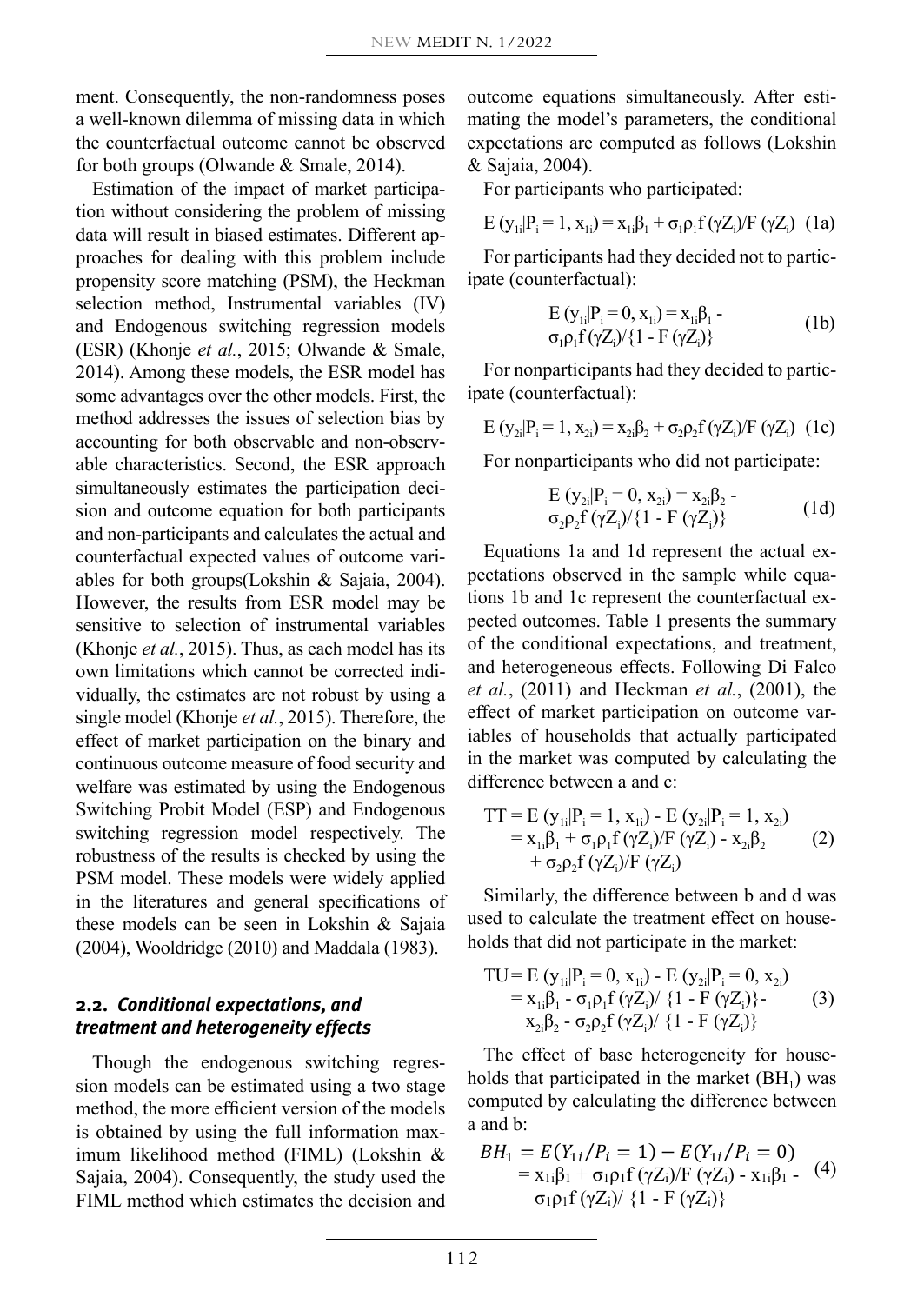| Sub-samples                          |     | Decision stage                  | Treatment effects               |    |
|--------------------------------------|-----|---------------------------------|---------------------------------|----|
|                                      |     | To participate                  | Not to participate              |    |
| Households that participated         | (a) | $E(y_{1i} P_i = 1, x_{1i})$     | (c) $E(y_{2i} P_i = 1, x_{2i})$ |    |
| Households that did not participated | (b) | $E(y_{1i} P_i = 0, x_{1i})$ (d) | $E(y_{2i} P_i = 0, x_{2i})$     | TU |
| Heterogeneity effects                |     | BH,                             | BH,                             |    |

Table 1 - Conditional expectations, and treatment, and heterogeneous effect.

*Note:*  $Y_{ij}$  = outcome variables if households participated

 $Y_{2i}$  = outcome variables if households did not participate

*TT = the effect of the market participation on the households that participated*

*TU = the effect of the market participation on the households that did not participate*

 $BH =$  the effect of base heterogeneity for households that participated  $(i = 1)$ , and did not participate  $(i = 2)$ 

 $TH = (TT-TU)$ , i.e., transitional heterogeneity.

Similarly, the effect of base heterogeneity  $(H<sub>2</sub>)$  for households that did not participate in the market was calculated by taking the difference between c and d: effect of base heterogeneity (BH2) for households that difference between c and d: the market was calculated by taking the differ- holds to commercialize their agricultural prod- $\sum_{i=1}^{n}$  of  $\sum_{i=1}^{n}$  of  $\sum_{i=1}^{n}$  of  $\sum_{i=1}^{n}$  and  $\sum_{i=1}^{n}$  and  $\sum_{i=1}^{n}$  ( $\sum_{i=1}^{n}$ ) and  $\sum_{i=1}^{n}$  $(1212)$  for nonsenous that the following the  $\frac{1}{2}$ :  $\frac{1}{2}$ 

$$
BH_2 = E(Y_{2i}/P_i = 1) - E(Y_{2i}/P_i = 0)
$$
  
=  $x_{2i}\beta_2 + \sigma_{2p2}f(\gamma Z_i)/F(\gamma Z_i) - x_{2i}\beta_2 - (5)$  of  
 $\sigma_{2p2}f(\gamma Z_i)/\{1 - F(\gamma Z_i)\}$ 

Another important statistic is transitional heterogeneity (TH) which is the difference between TT and TU and measures whether the effect of market participation is larger or smaller for households that participated or for households that did not participate, in the counterfactual case that they did participate (Di Falco *et al.*, 2011). Similarly, the treatment effect of binary outcome variables was calculated in the framework of the endogenous switching probit model (Lokshin & Sajaia, 2004).

For the ESR and ESP models to be properly identified, a variable that has a direct effect on the decision to participate in the market but does not have direct effect on the outcome variables of interest (i.e., food security and welfare) should be included in the decision model. Consequently, following the studies on the impact of market participation (Mmbando *et al.*, 2015; Muricho *et al.*, 2018), the information source variables were hypothesized as candidates for the instruments. This is based on the fact that access to reliable sources of marketing information either through formal or informal institutional arrangement is critical for commercialization of agriculture (Jagwe *et al.*, 2010). In this regard, extension services, by linking households with

markets and providing the right marketing information (Rehima *et al.*, 2013), enables the houseucts. In addition, a household's ownership of a mobile phone is also an important determinant =  $x_{2i}\beta_2 + \sigma_2 \rho_2 f(\gamma Z_i) / F(\gamma Z_i) - x_{2i}\beta_2$  - (5) of marketing participation (Mmbando *et al.*, 2015). However, the mere access of farmers to marketing information without participating in the market does not affect the outcome variables of interest (Mmbando *et al.*, 2015). Information variables are thus expected to affect the outcome variables only when the households are participating in the market. However, according to the results of a simple falsification test conducted for the statistical admissibility of these selection instruments (Di Falco *et al.*, 2011), only access to the extension service was found as a valid instrument significantly explaining the market participation decision but not the outcome equation of the households that did not participate in the market (Table A.4). Consequently, access to extension services was used as the instrument in both ESR and ESP models.

### **2.3.** *Data*

The study used data from the Ethiopian Socioeconomic Survey (ESS), a nationally representative cross-sectional survey of rural households of Ethiopia in 2015/16. The data were collected under the Living Standards Measurement Study-Integrated Surveys on Agriculture Initiative (LSMS-ISA) in collaboration with Central Statistical Authority (CSA). In the collection of these data a two-stage probability sampling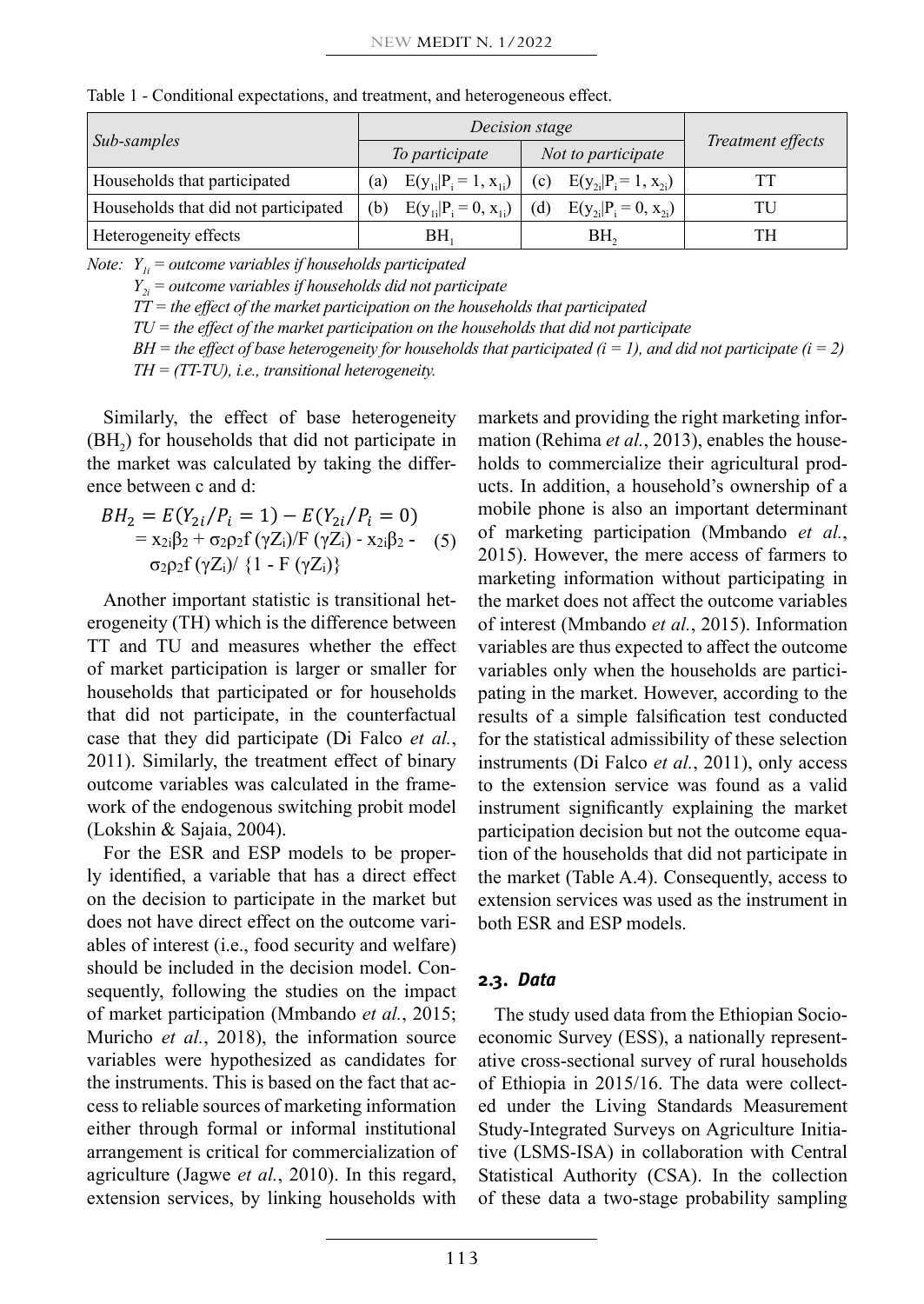technique was used. The first stage of sampling entailed selecting primary sampling units, or CSA enumeration areas (EAs). A total of 433 EAs were selected based on probability proportional to size of the total EAs in each region. For the rural sample, 290 EAs were selected. A total of 43 and 100 EAs were selected for small town and urban areas, respectively. The second stage of sampling involved the selection of households from each EA. For rural and small town EAs, a total of 12 households were sampled from each EA. However, 15 households were selected in each large town EA. Finally, a total of 4,954 households were interviewed. As the study is interested in the rural farmers in Ethiopia, by excluding the capital and the provincial capital cities and deleting some missing observations, the analysis here is based on a sample of 2655 households. The survey questionnaire collected information on basic demographics; education; food and nonfood expenditures; household nonfarm income-generating activities; food security and shocks; safety nets; assets; credit; and other sources of household income. The community questionnaire gathered information on access to infrastructure and community organizations. The post-planting and post-harvest agriculture questionnaires focused on farming activities and solicited information on land ownership and use and crop harvest and utilization. The livestock questionnaire collected information on animal holdings and sales of livestock.

#### **2.4.** *Variables and descriptive statistics*

#### 2.4.1. *Outcome variables*

Different proxy indicators were used to measure the outcome variables of interest including food security and welfare of households. The household dietary diversity score (HDD) measuring the number of different food groups consumed over a given reference period (FAO, 2013) is the first proxy indicator used to measure the household's food security. It reflects the economic ability of the household to access a variety of foods (Swindale & Bilinsky, 2006). In addition, as HDD is strongly related to other measures of food security (FAO, 2013), it is an efficient proxy measure widely employed to measure food security (FAO, 2013; Headey & Ecker, 2013).

Following FAO (2013) and Swindale & Bilinsky (2006), the food groups chosen to create the HDD were categorized into 12 food groups.<sup>1</sup> The results of the descriptive statistics tests presented in Table 2 show that the average dietary diversity score of 6.972 for the market participating households was significantly higher than the score of 6.649 for the nonparticipants. In addition, the experience based proxy indicators reflecting the household's subjective feelings about food insecurity were used to complement dietary diversity measures (D'Souza & Jolliffe, 2016). These proxy measures were developed from coping strategies used against food insecurity2 and self-reported food insecurity. Following the work of D'Souza & Jolliffe (2016) and Tesfaye & Tirivayi (2018), two dummy variables were created and labeled "negative change in diet" and "reduced food intake". The first two questions of coping strategies used against food insecurity were used to create a negative change in diet variable while the remaining questions were used for the construction of the reduced food intake variable. The descriptive statistics for both the negative change in diet and reduced food intake show that there is no significant difference between the market participant and nonparticipant households (Table 2).

The self-reported food insecurity dummy variable was created based on the household's response to the question, 'In the last 12 months,

<sup>&</sup>lt;sup>1</sup> The twelve food groups used for the calculation of the HDD include cereals; white tubers and roots; vegetables; fruits; meats; eggs; fish and other seafood; legumes, nuts and seeds; milk and milk products; oils and fats; sweets; spices, condiments; and beverages (FAO, 2013).

 $2$  Questions used to derive the two indicators from the copping strategies include (1) relied on less preferred foods, (2) limited the variety of foods eaten, (3) limited portion size at mealtimes, (4) ate fewer meals in a day, (5) restricted adult consumption to benefit small children, (6) borrowed food or relied on help from a friend or relative, (7) had no food of any kind in the household, and (8) went a whole day and night without eating anything (D'Souza & Jolliffe, 2016).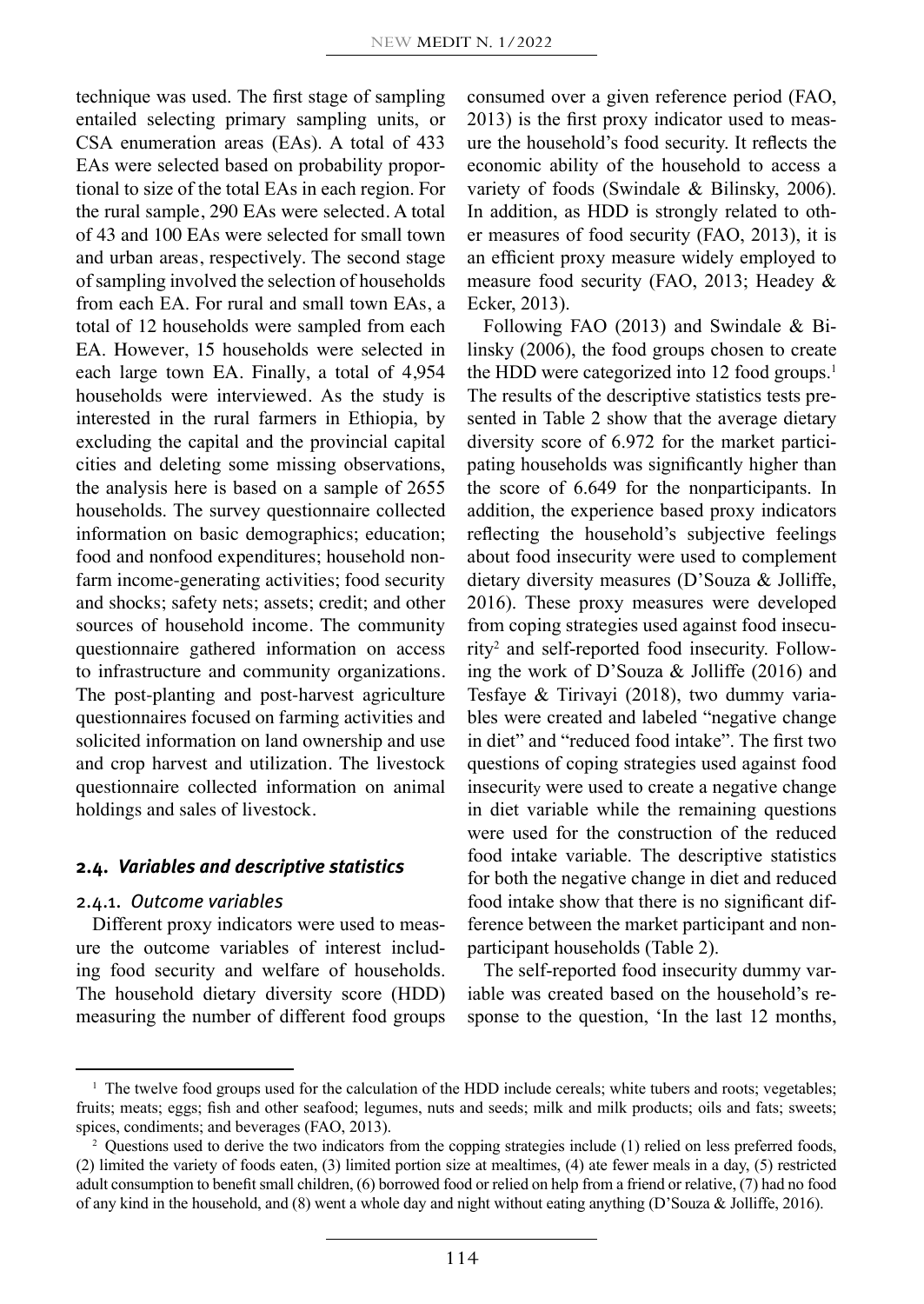| Outcome Variables                  | Participants<br>$(N=(1,432))$<br>Mean (St.dev.) | Non-participants<br>$(N=1,223)$<br>Mean (St.dev.) | $t/X^2$ -value |
|------------------------------------|-------------------------------------------------|---------------------------------------------------|----------------|
|                                    |                                                 |                                                   |                |
| <b>Household Dietary Diversity</b> | 6.972(0.047)                                    | 6.649(0.0535)                                     | 4 539***       |
| Negative change in diet (%)        | 29.469                                          | 29.354                                            | 0.0649         |
| Reduced food intake (%)            | 17.2486                                         | 15.454                                            | $-1.2443$      |
| Self-reported Food insecurity (%)  | 28.581                                          | 27.892                                            | 0.1544         |
| Per-capita consumption expenditure | 224.981 (457.375)                               | 209.704<br>(494.656)                              | $3.48**$       |

Table 2 - Outcome variables.

*Note: \*\*\* and \*\* denotes significance at 1% and 5% level, respectively. Values in the parenthesis represent the standard deviation. Per capita consumption is expressed in Ethiopia Birr.*

have you been faced with a situation when you did not have enough food to feed the household'. The results in Table 2 show that more than one quarter of both the market participants and nonparticipant households have reported facing the problem of food insecurity. Finally, per capita consumption expenditure, constructed by adjusting the summation of the food consumption expenditure and non-food consumption expenditure by per month, was used as a proxy measure of the household's welfare. Average per capita consumption expenditures by participating household was significantly higher than that of nonparticipating households.

# 2.4.2. *Independent variables*

The important variables of interest were selected based on the empirical studies on market participation and the impacts of market participation on food security and welfare (Gani & Adeoti, 2011; Gebremedhin *et al.*, 2015; Seng, 2016; Lubungu, 2013; Mmbando *et al.*, 2015; Muricho *et al.*, 2018; Olwande & Smale, 2014). Variables were categorized as household characteristics and assets (age, gender, education level of the household head, household size, land size, asset ownership, access to non-farm income opportunities and household commercialization index); herd characteristics and shocks (number of livestock owned by type (TLU), number of dead animals and shocks in the households); transaction cost variables (distance to main road and livestock market); institutional variables (access to social safety nets and access to credits); and information variables (mobile ownership and

access to extension). The results of the descriptive statistics tests are presented in Table A.1. Most market participants were male and their households owned a significantly larger herd than nonparticipants (Table A.1). There was also significantly more livestock lost for market participants than for nonparticipants. This was expected to increase the likelihood that the household became food insecure by decreasing the marketable surplus of the household. The results presented in Table A.1 also showed that there was a statistically significant difference between the household crop intensification index (HCI) of the two groups, suggesting that nonparticipants rely more on the sale of crops. Furthermore, about 65% of market participants were negatively affected by shocks (usually the death of family members or drought). Access to major roads and markets were used to capture the effect of transaction costs on the smallholder farmers' market participation and food security as higher transaction costs often arise from the problems of poor infrastructure (Takeshima 2008). Accordingly, the results presented in Table A.1 show that participants were closer to major roads and markets than nonparticipants.

# **3. Results and discussion**

In this section, results of the econometric model estimations are presented and discussed. The first section is devoted to the discussion of the propensity score matching results and the sensitivity analysis of the treatment effects to the hidden bias. Following this, the results of the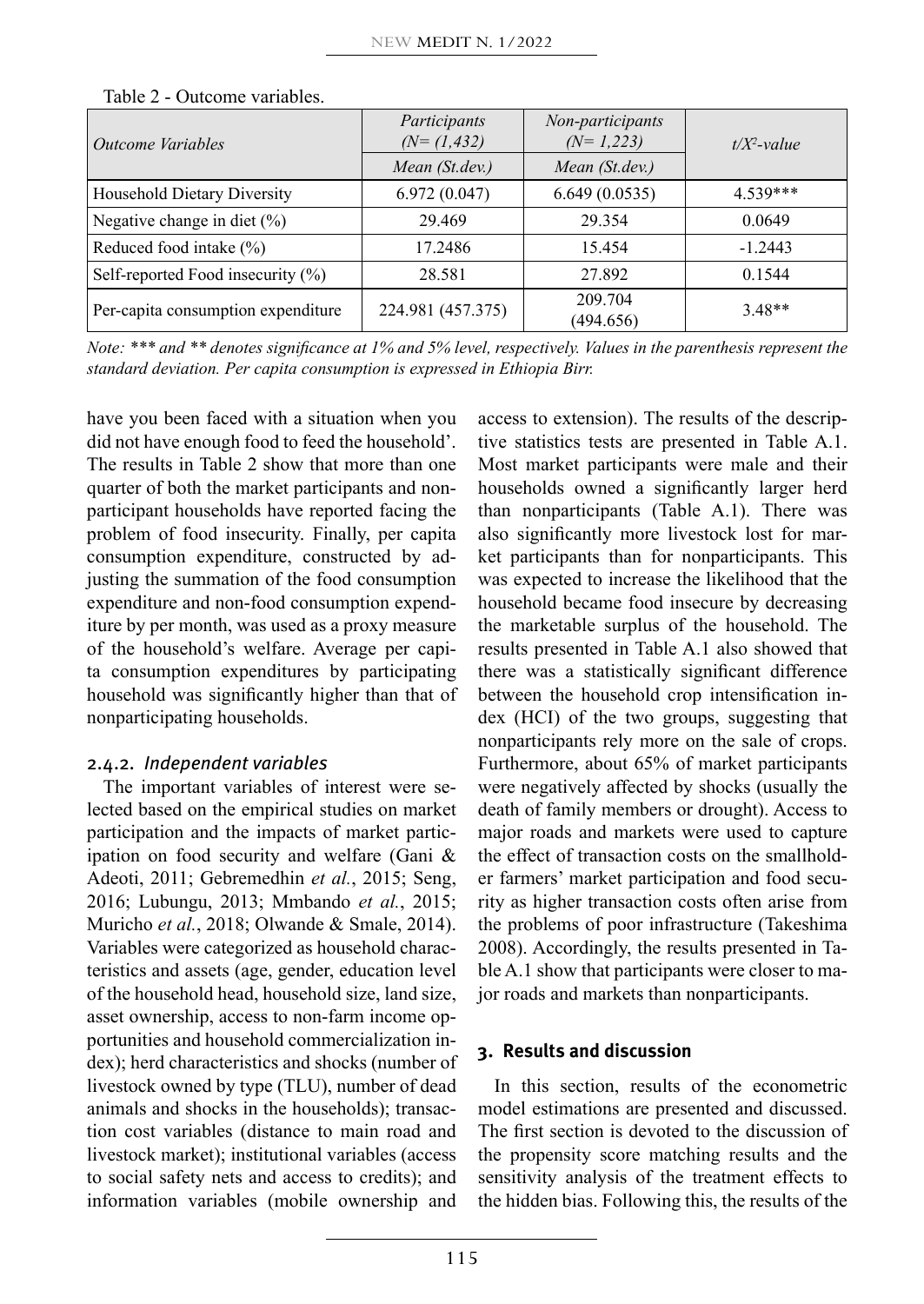determinants of market participation and the estimation results of the treatment effects obtained by using the endogenous switching regression model and endogenous switching probit model are discussed.

# **3.1.** *Propensity score matching results and sensitivity analysis of the treatment effects*

In the current study, the PSM model is used as a robustness check (Caliendo & Kopeinig, 2008). However, the validity of the model must first be examined by verifying the common support or overlap condition. This is important to ensure that households with the same x-values have positive probability of being both market participants and nonparticipants (Caliendo & Kopeinig, 2008). Consequently, the distributions of the propensity scores for both groups were estimated and are presented in Figure 1. A visual inspection of the propensity score distribution in Figure 1 indicates that the common support condition is satisfied as there is a substantial overlap in the distribution of the propensity scores for both market participants and nonparticipants.

After verifying the overlap condition, the next step is checking the balancing of propensity scores and covariates in the groups of participants and nonparticipants. This was done by implementing a variety of diagnostics tests (Leuven and Sianesi, 2003). The results of the diagnostic tests are presented in Table A.2. According to the results, the standardized mean difference for overall covariates used in the estimation process reduced from 21% before matching to a range of 3.1- 3.3% after matching. The total bias was also reduced significantly through the matching process which clearly indicates that the matching process effectively reduced biases in the estimates. In addition, the p-values of the likelihood ratio tests also showed that the joint significance of covariates was rejected after matching while it was not rejected before matching. Moreover, the pseudo- $R<sup>2</sup>$  was decreased significantly from 17 percent before matching to 2.1 percent after matching. This low value of the pseudo- $R^2$  indicates that there was no systematic difference in the distribution of covariates between the two groups after matching. These results indicated that the matching quality was fairly good. There-

Fig. 1 - Propensity score distribution and common support for propensity score estimation.



*Note: Treated on support indicates individuals participating in the market that have a suitable match. Treated off support indicates individuals participating in the market that have no suitable match.*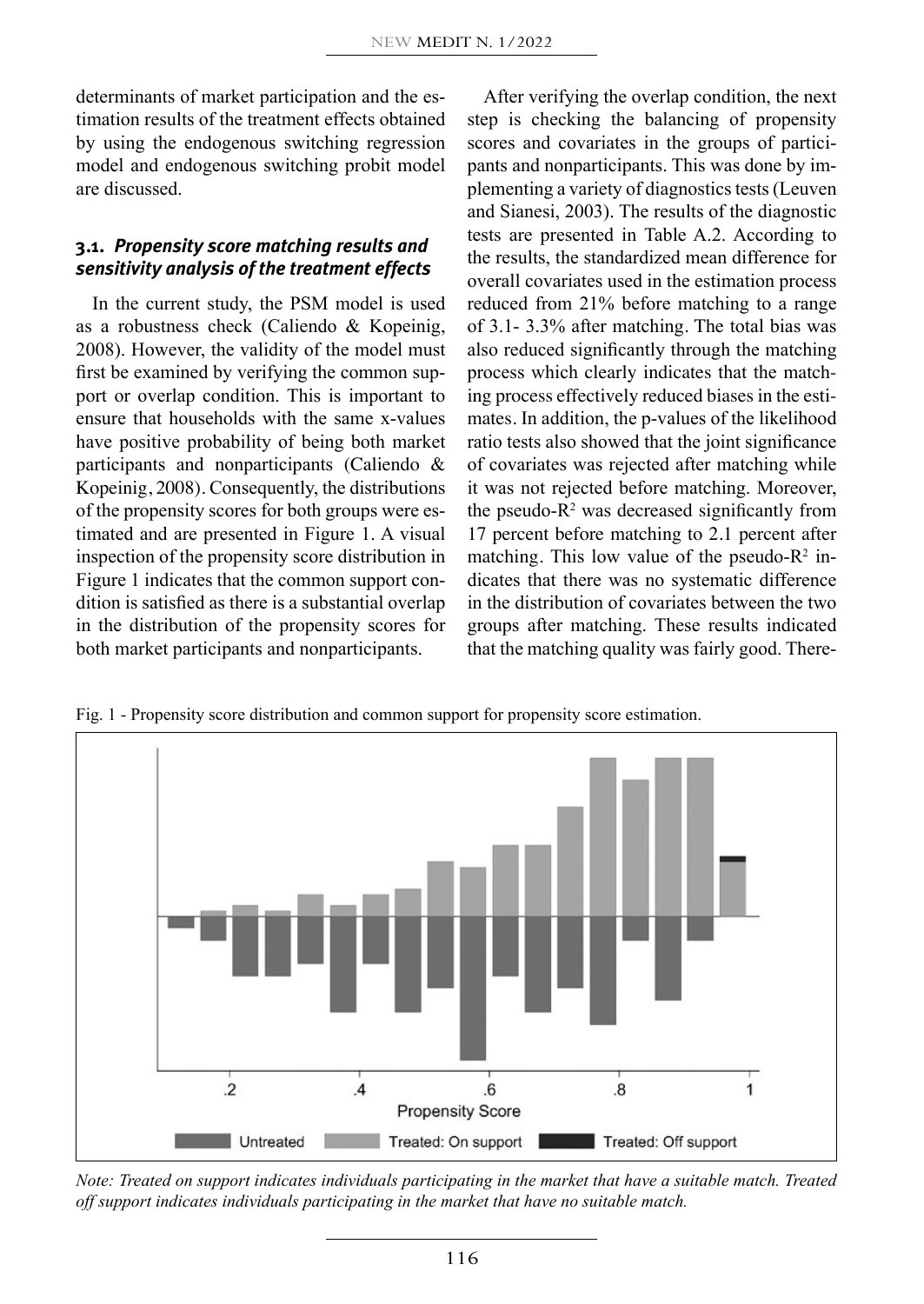fore, the proposed specification of the propensity scores is successful in terms of balancing the distribution of propensity scores and covariates between the two groups and it can be used to evaluate the effect of market participation.

After verifying both matching and balancing tests, the PSM model was used to evaluate the effect of market participation on outcome variables. The estimates of the average treatment effects (ATT) obtained by using Kernel Based Matching (KBM) and Nearest Neighbor Matching (NNM) techniques are presented in Table A.3. The propensity score matching results could be sensitive to the hidden bias if selection is affected by unobserved characteristics (Smith & Todd, 2005). Hence, the results of the sensitivity analysis obtained by using the Rosenbaum bounds tests (DiPrete & Gangl, 2004) and the Mantel-Haenszel (MH) bounding approach (Becker & Caliendo, 2007) for binary and continuous outcomes are presented in the last columns of Table A.3. These are the critical levels of gamma  $(\Gamma)$  at which the causal inference of a significant effect of participation in the market may be questioned. Accordingly, the estimates showed that farmers who participated in the market have a 20 to 22% higher HDDs compared to nonparticipants. However, this conclusion of the market participation effect on HDD would be questioned at the critical level of  $\Gamma$  falling in the range of 1.15-2.35. The results also showed that per capita consumption expenditures increased in the range of 5% to 7% for market participants. These results would also be questioned for  $\Gamma$  values falling in the range of 1.40 to 1.90. Similarly, though the results showed market participating households have better food security status than nonparticipants as manifested by the low percentage of negative changes in diet and reduced food intake for market participants compared to nonparticipants, the results would be questioned for value of  $\Gamma$  ranging between 1.1-1.35 and 1.1-1.85, respectively. A value of  $\Gamma$  closer to 1 show that the impact estimates are highly sensitive to hidden bias while a larger value of  $\Gamma$ indicates less sensitivity of the impact estimates to the hidden bias. These results of PSM model suggest that the estimated average treatment effects of market participation on outcome indicators are sensitive to the hidden bias and there is a need to control for the hidden selection bias through endogenous switching regression models. The ESR and ESP models, which account not only for the observable characteristics but also for the effect of the unobservable characteristics, are presented in the next sections.

## **3.2.** *Determinants of market participation*

The estimated results of market participation jointly estimated using the FIML procedure is presented in Table A.5. The results showed that the likelihood of participating in the market is significantly affected by the gender of the household heads. Male-headed households have a higher probability of participating in the market than female-headed households. The descriptive results also supported this result. This is due to the fact that male-headed households have better access to productive assets to increase the chances of producing a marketable surplus, which in turn increased the chance of participating in the market (Awotide *et al.*, 2016). In addition, as men are more responsible for providing cash incomes to the households, male-headed households are more market oriented than female (Sigei *et al.*, 2014). Furthermore, as opposed to their counterparts**,** female-headed households are more negatively affected by the transaction costs of searching for buyers and enforcing a sale transaction (Jagwe *et al.*, 2010). The finding in this study is consistent with the results of different studies (Awotide *et al.*, 2016; Sarma *et al.*, 2014). However, the finding is different from the finding of other studies (Asfaw *et al.*, 2012; Olawuyi & Mushunje, 2018), which found a higher probability of participating in the market for female-headed households than their male counterparts. These could be because production of some goods is an important source of income for women smallholders.

Household size is significantly and positively correlated with the likelihood of participating in the market. This shows that the probability of participation in the livestock market increases as household size increases. This could be because livestock's most important contribution to food security is more in income generation than in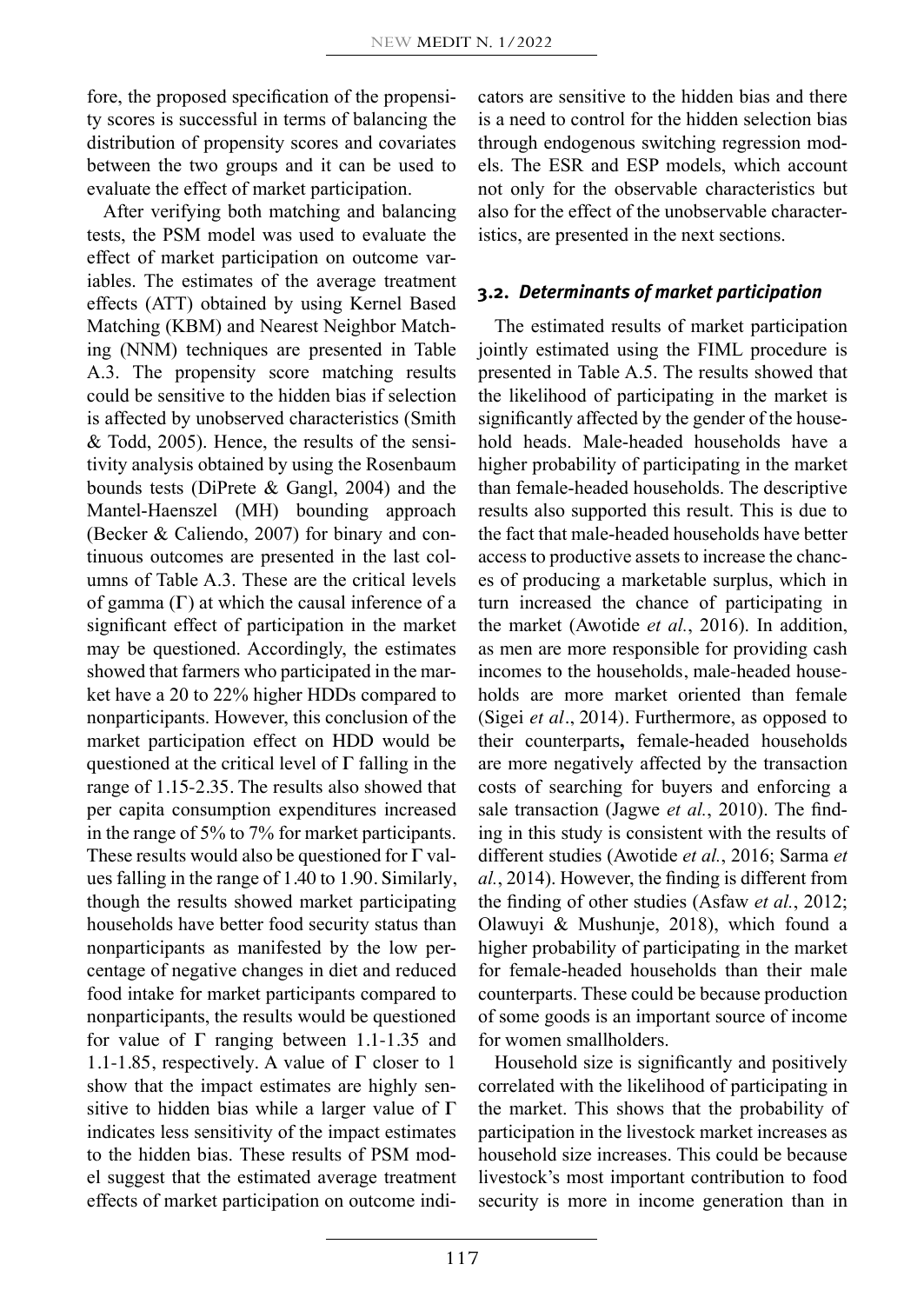food production (Njuki & Sanginga, 2013). In this case, a large household size implying availability of cheaper labour can also help households increase the possibility of producing marketable surplus which in turn increase the likelihood of farm households participation in the market (Alene *et al.*, 2008). In this regard, livestock is a crucial source of income for poor households to access their food. This suggests that more family members encourage households to sell their livestock, which in turn is used to meet the increased needs of the family. However, according to the findings of Awotide *et al.* (2016) larger household size reduced the probability of households participating in the rice market. They reasoned that larger households consume most of the rice output in the home and this tends to reduce the tendency to produce a marketable surplus as rice is the most important staple food crops in Nigerian diets. Similarly, the findings of Olawuyi & Mushunje (2018) also indicated that an increase in household size tends to decrease the likelihood of participating in the output market, which could be a result of overdependence on the limited resources of farmers.

The household crop commercialization index has a significant and negative correlation with the likelihood of participating in the market. This suggests that households getting the needed income from the sale of their crops have less incentive to sell their livestock. The result is consistent with the findings of Lubungu (2013) who found that high crop commercialization dampens the farmers' likelihood of participating in the livestock market.

Distance to roads and market have a significant and negative correlation with the likelihood of participating in the market. The further the household resides from the nearest road and livestock market, the less likely it will be involved in the selling of the livestock. Increased distance to roads and the market increase transaction costs and discourage the household from entering the market (Umar & Baulch, 2007). These transaction costs will be more significant especially in the marketing of live animals from distant areas because transaction charges are not limited to transport alone but include local taxes and the costs of holding, fodder, and water (Umar & Baulch, 2007). Therefore, farmers are more inclined to build larger herds as drought-coping mechanisms than to build a large herd for increased commercial off-take (Asfaw *et al.*, 2012). In this case livestock would be taken to the market at times when their value has decreased significantly as a result of their age added to the shocks like drought. Consequently, improving market infrastructure by building the marketplace and constructing and improving roads to reduce transportation cost should be an important consideration in promoting market-oriented production (Gebremedhin *et al.*, 2015). The result of the study is consistent with the findings of Asfaw *et al.* (2012) and Mmbando *et al.* (2015) who found for households located far away from market were less likely to participate.

Access to extension services and mobile ownership as a source of marketing information affected the likelihood of participating in the market positively and significantly. This suggests that households with better access to marketing information are more likely to participate in the market. The extension service provides required technical assistance and marketing information and can link households with markets (Rehima *et al.*, 2013). These services help households to improve their productivity and to produce a marketable surplus. This suggests that, inadequate access to extension services are among the hindrances to participation in the market (Ndoro *et al.*, 2014). Mmbando *et al.* (2015) obtained similar results in which farmers with better access to extension services and mobile phones as the sources of market information were more likely to participate in markets.

Herd size is the other important variable significantly and positively affecting the likelihood of participating in the market. Households with larger herd size are more likely to produce a marketable surplus, as there will be more potential in the stock to participate in the market. The result suggests the significant importance of helping the households to increase their herd size. The result is consistent with the results of different studies (Gebremedhin *et al.*, 2015; Lubungu *et al.*, 2012; Ndoro *et al.*, 2014) stating that households with bigger livestock herd sizes are more likely to sell their livestock than those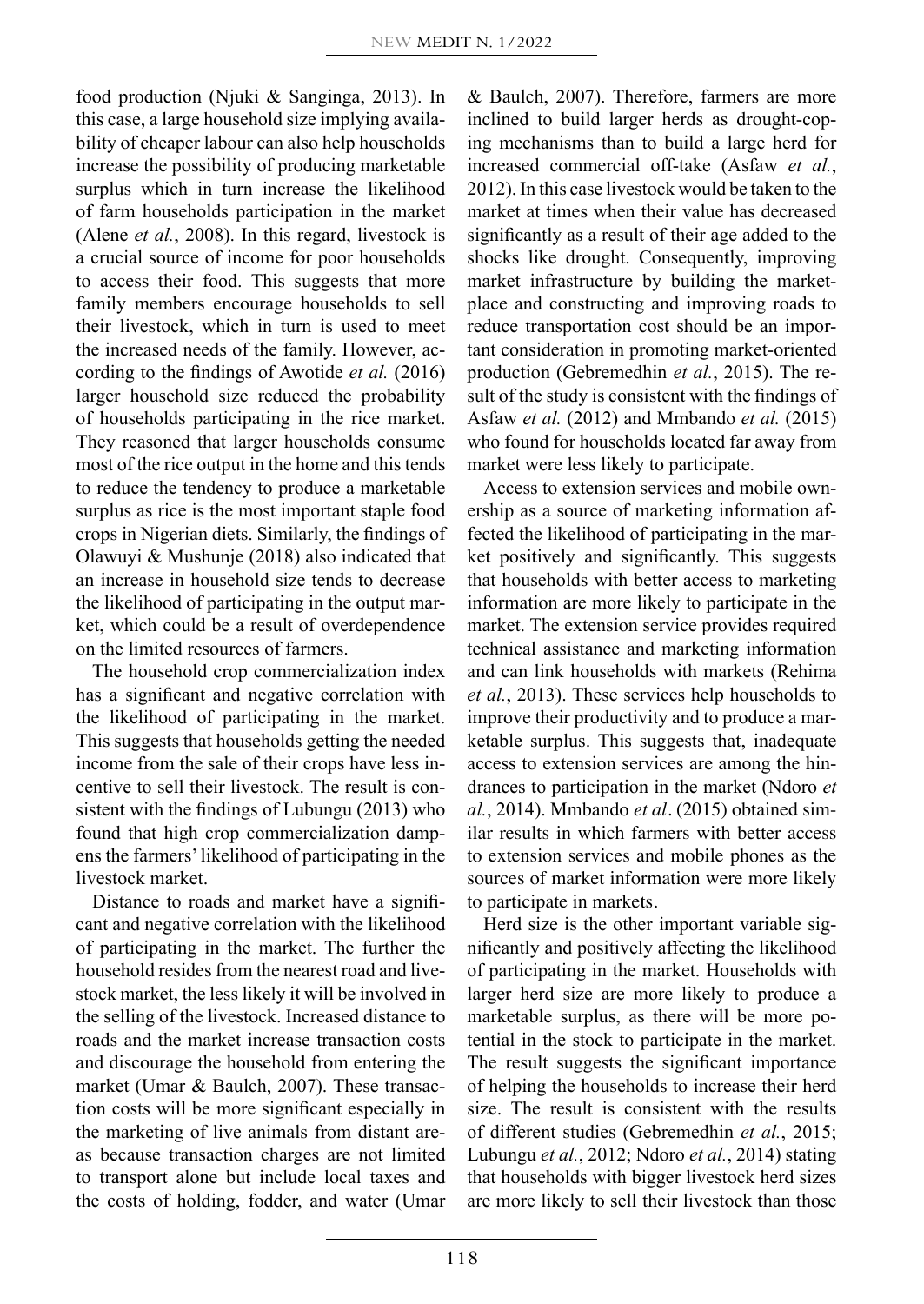with smaller herds. Related to this, the results of the study indicated that the numbers of dead animals in the year have a significant and negative correlation with the likelihood of participating in the market. The more livestock that the households are losing, the less marketable surplus is available for the market. The finding is consistent with the finding of another study (Gebremedhin *et al.*, 2015) which found a negative correlation between the number of dead animals in the year and the probability of market participation in the market.

Shocks the household faced positively and significantly affected the likelihood of participation in the market. This implies that households facing shocks like death, illness and other asset-related shocks have a higher probability of participating in the market. Livestock is a form of insurance that provides the household with assets that can be sold in times of shocks (Do *et al.*, 2019; Mogues, 2011). Andersson *et al.* (2011) indicated that shocks appear to lead households to disinvest in livestock. In addition, the results of Börner *et al.* (2015) also indicated that households tend to deplete financial and durable assets in response to death, illness or asset-related shocks. Remittances were found to affect the likelihood of households participating in the market negatively and significantly. Farmers regularly receiving more unearned incomes such as remittances from their family members and friends are not likely to participate in the market (Ndoro *et al.*, 2014; Olawuyi & Mushunje, 2018).

### **3.3.** *Endogenous switching regression model*

The estimated parameters of the endogenous switching regression model are presented in Table A.6. In the second and third columns of Table A.6, determinants of HDD are presented. These results indicate that there is a systematic difference between market participants and nonparticipants. In this case, household size was negatively and significantly affected HDD for non-participant households. This suggests that the household's food security declines with the increase in its size. This could be because larger households have higher consumption, which requires more food and generates food security issues. Seng (2016) found that household size negatively and significantly affected HDD of both market participants and non-participants, though the effects were greater among nonparticipating households. The coefficient of the age of the household head was significantly negative for both the market participants and nonparticipants. This implied that an older household head might be associated with lower labor force participation in other income generating activities, which in turn increases the exposure to food insecurity. Farm size, reflecting the ownership of important resources, significantly and positively affected the HDDS of only market participants. This could because, households with large farms are less likely to become food insecure through minimizing their production risk and increasing productivity. In the findings of Seng (2016) the coefficient of farm size was significantly positive for the participants but negative for the nonparticipant, suggesting that nonparticipants use their own land in a less productive way than do the participants.

Distance to road and market was found to negatively affect the HDD of both the market participants and nonparticipants. This suggests that the further the household is from main road and market the higher the likelihood that it is food insecure. This could be because proximity to main roads and a major market by creating access to additional income through providing non-farm employment and easy access to inputs, extension and transportation enhances households' food security. Distance to the administration center affected significantly and negatively the HDD of only non-participants.

The herd size was significantly positive for the both the market participants and nonparticipants, indicating that households with more livestock have a better chance to be food secure. A large herd size contributes to the household's food security and dietary diversity through their use as food, a source of income, as a hedge against risks and as a means of capital accumulation that can be exchanged for food in times of deficit (Do *et al.*, 2019). However, the number of animal deaths in the year and shocks the household faced affected the HDDs signifi-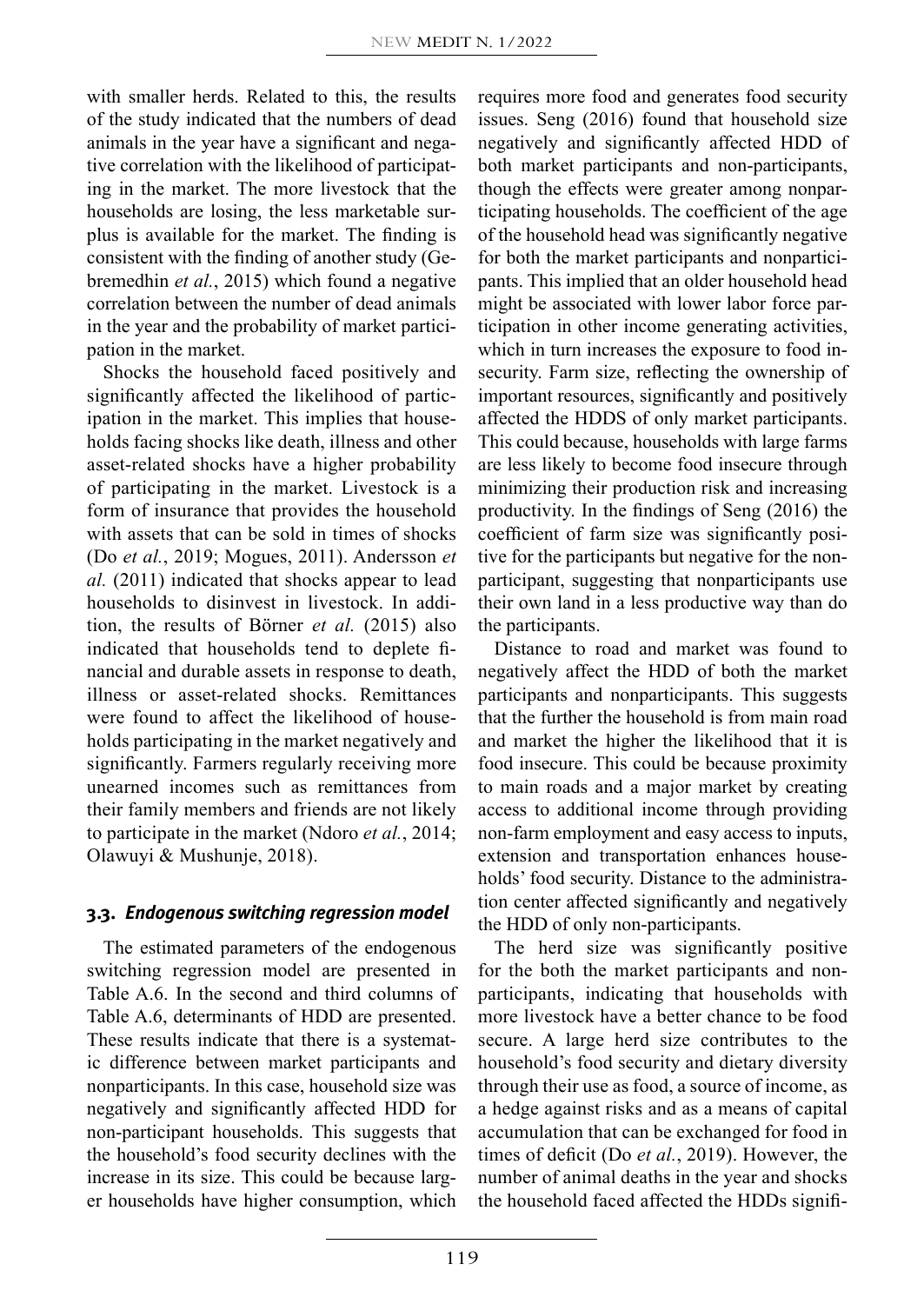cantly and negatively. In this case, the potential of households to cope with shocks and smooth households' consumption and incomes would decline. The implication of this result is that the government and private sector can increase food security by controlling the high livestock mortality rate in the smallholder farmers (Do *et al.*, 2019; Lubungu, 2013). Muricho *et al.* (2018) also found that the coeficient of the herd size was positive and significant supporting the argument that livestock can provide a pathway out of poverty or at least a way to reduce the poverty gap for livestock owners (Do *et al.*, 2019). Though access to a safety net was significantly positive only for nonparticipants, the results indicate that a safety net program could play a positive role in reducing asset depletion and enhancing productive investment for food insecure households (Adimassu & Kessler, 2015). Access to remittances was positive and significant for both market participants and nonparticipants. This indicates that, households with access to remittances are more likely to be food secure. The result is consistent with the findings of Seng (2016) who suggested the importance of remittances in reducing rural poverty.

Table A.6 also reports the results when per capita consumption expenditures are used as a proxy for the household welfare. The results indicated that household size affected the welfare of the households negatively and significantly for both the market participants and nonparticipants. This suggests that farmers with large households have lower welfare due to a higher number of dependents requiring higher consumption and more expenditure (Abdullah *et al.*, 2019). In addition, large households are more likely to expand farming operations by using available family labor, which could lead to over-dependency on limited resources of farmers (Olawuyi & Mushunje, 2018). The findings are in conformity with findings of different studies (Abdullah *et al.*, 2019; Awotide *et al.*, 2016; Olawuyi & Mushunje, 2018). The age of the household head was also revealed to be negatively and significantly correlated with the household's welfare. In the finding of Awotide *et al.* (2016), the age of the household head was obtained positively and significantly affecting the household welfare. Distance to roads and market were also found to significantly and negatively affecting the welfare of the households for participants and nonparticipants. The finding is consistent with results of different studies (Abdullah *et al.*, 2019; Mmbando *et al.*, 2015). The herd size owned and access to remittances was also significant for both the market participants and nonparticipants. However, the number of dead animals in the year and the farm size owned was significant only for nonparticipants. Access to nonfarm income opportunities affected positively and significantly only the welfare of participants.

In the ESR estimation, the likelihood ratio test and correlation coefficients of the covariance terms between the error terms in decision and outcome equations also have important economic interpretations (Fuglie & Bosch, 1995). The estimation results are presented in the lower part of Table A.6. The results of likelihood ratio test for joint independence of the participation and outcome equations were significant, suggesting that the participation and outcome equations are jointly dependent and endogeneity needs to be controlled in the specification of the outcome equations. The correlation coefficients were also statistically significant which indicates the presence of the selectivity bias. These results thus confirmed that both observable and unobservable characteristics influenced both the decision to participate in the market and the outcome variables. Failing to account for these factors may result in biased estimates. The sign of the correlation coefficients between market participation and outcome variables had the same sign in the case of HDD equation. This suggests that the HDDs for participants are above the average level whether they participate or not, but farmers are better off by participating. On the other hand, the HDDs of nonparticipant are below the average level in both cases, but farmers are better off by not participating (Fuglie & Bosch, 1995). In the case of per capita consumption expenditures, the opposite signs of correlation coefficients indicated that both the participant and nonparticipant households had an above-average value of the outcome by participating in the market.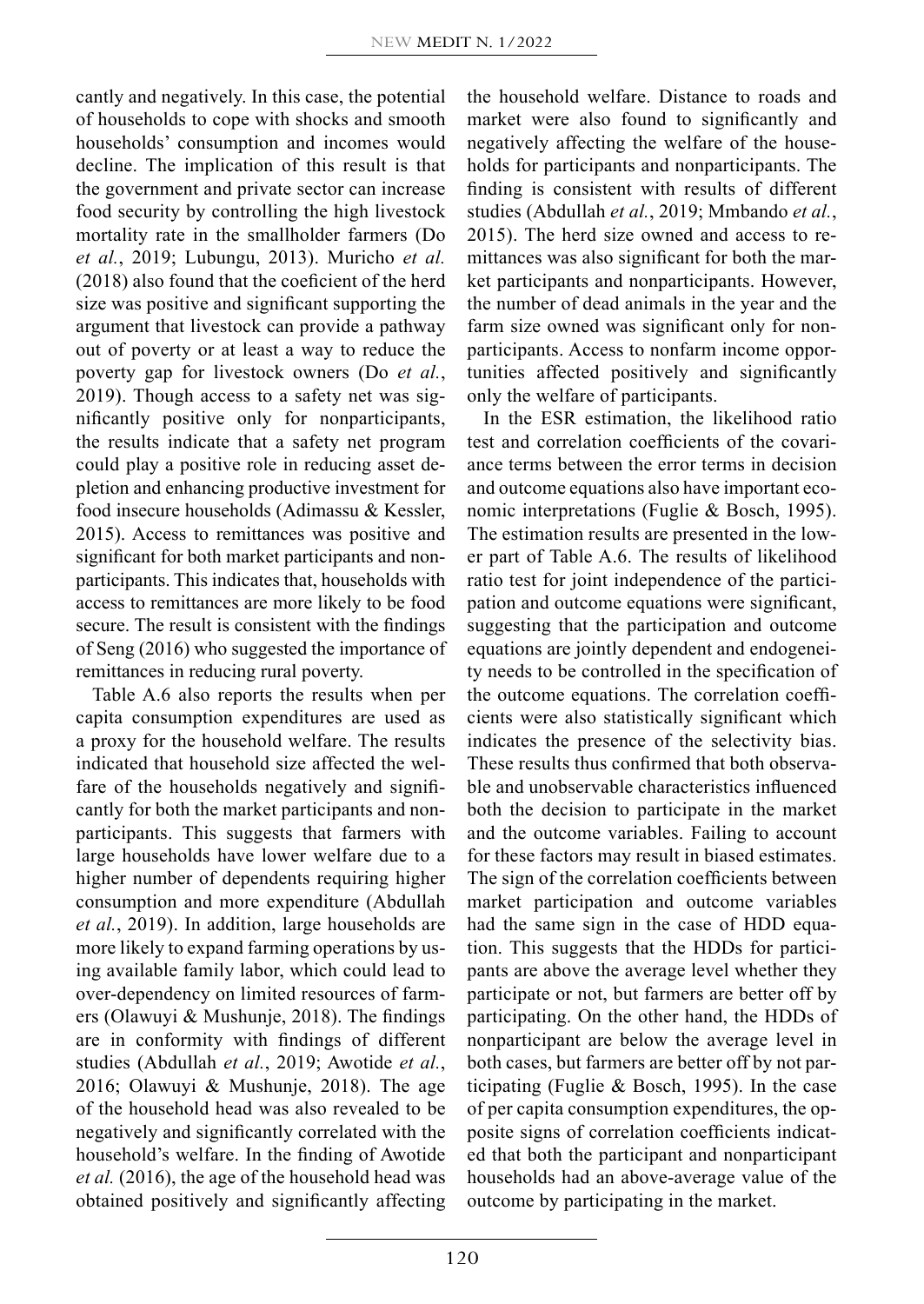|                                               |                                    | Decision to |                       |                        |
|-----------------------------------------------|------------------------------------|-------------|-----------------------|------------------------|
| <i><u>Outcomes</u></i>                        | Households/Treatment effects       | Participate | Not to<br>participate | <i>ATE</i>             |
|                                               | Participating households (ATT)     | 6.985       | 6.735                 | 0.250<br>$(0.058)$ *** |
| Household Dietary<br>Diversity score          | Non-participating households (ATU) | 7.800       | 7.661                 | 0.139<br>$(0.040)$ *** |
|                                               | Heterogeneous effect (BH)          | $-0.815$    | $-0.926$              | 0.111                  |
| Per capita<br>consumption<br>expenditure (ln) | Participating households (ATT)     | 8.740       | 8.423                 | 0.311<br>$(0.035)$ *** |
|                                               | Non-participating households (ATU) | 9.11        | 8.45                  | 0.667<br>$(0.023)$ **  |
|                                               | Heterogeneous effect (BH)          | $-0.37$     | $-0.027$              | $-0.349$               |

Table 3 - Treatment and heterogeneity effects based on endogenous regression models.

*Note: Ethiopia Socio-economic Survey (ESS) (2015-2016); ATT-Average Treatment Effect on the Treated, ATU-Average Treatment Effect on the Untreated, ATE- Average Treatment Effect, \*\*\* p<0.01.*

# **3.4.** *Estimation of treatment effects based on endogenous regression models*

The ESR model results of the average treatment effects (ATT), accounting for selectivity bias arising from both the observable and unobservable characteristics, is presented in Table 3. The results reveal that the expected HDD score for the participant household was 6.985. The score would be 6.735 had they decided not to participate in the market. Thus, the participant households' dietary diversity score would decline by 0.250 units had they decided not to participate in the market. For non-participants the dietary diversity score was 7.661. The households' dietary diversity score would have increased by 0.139 had they decided to participate in the market. In this regard, livestock being a key income source for the poor plays an important role in improving the dietary diversity of households, as dietary diversity increases with income (Sandford & Ashley, 2008). Livestock also affects dietary diversity through the increase in total consumption expenditures (Rawlins *et al.*, 2014) that can contribute to their owner's ability to access food of all kinds. The result of model thus shows that participation in the market is the important determinants of households' food security. The result was consistent with the other finding (Seng, 2016) who showed that by participating in markets, farm households enjoyed higher dietary

diversity scores. However, Asfaw *et al.* (2012) found that although participation in the output market has a positive and significant effect on reducing food insecurity, there was no significant impact on dietary diversity.

Table 3 also shows that market participation positively and significantly affected households' welfare. The increase in per capita consumption expenditure was 31 percent for participants and households that did not participate in the market would gain 67 percent had they decided to participate in the market. These results show that participation in the market increased the welfare of the participants and would have helped households that did not participate. The result was consistent with the findings of Mmbando *et al.* (2015) who found that participation in the maize and pigeon pea market increased per capita consumption expenditures by 19.2-20.4% and 28.3-29.4%, respectively. Results from Lubungu (2013) also indicated that participation in cattle markets raises household income by over 50%, though poor households derive relatively smaller benefits from participation than their non-poor counterparts. A study conducted in South Africa (Chaminuka *et al.*, 2014) also showed that commercialization of cattle and cattle products increased total household cash income by 29%.

The results of the base heterogeneity were negative for both HDDs and per capita consumption expenditures indicating that house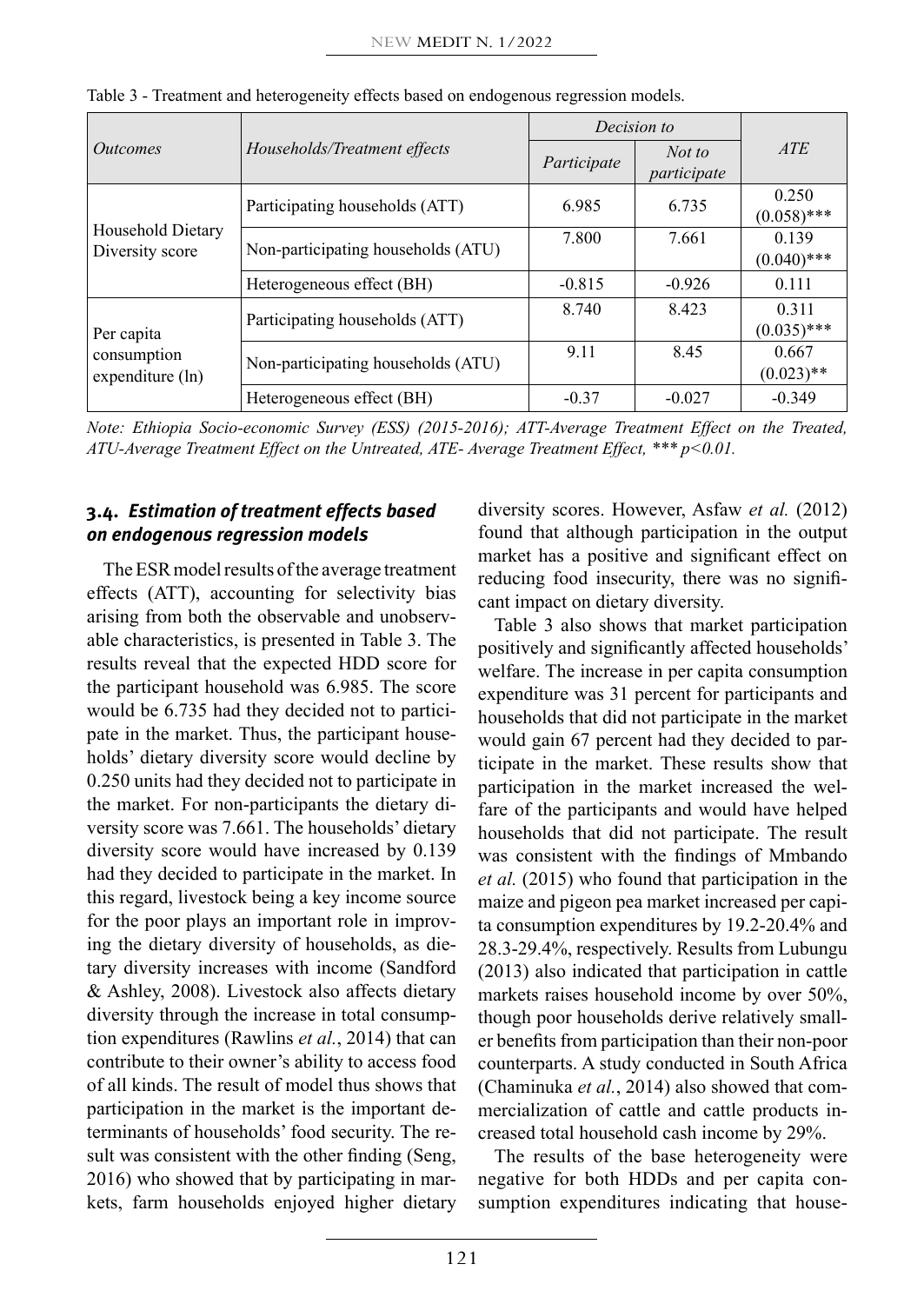holds are better off by participating in the market (Table 3). However, the transitional heterogeneity effect was positive for HDDS implying that the effect was greater for farm households that did participate in the market than to the ones that did not. But this result was negative for per capita consumption expenditures which indicates that the effect was higher for nonparticipants had they decided to participate in the market. Thus, these results suggest that with appropriate interventions, participation in livestock markets can enhance both food security and welfare of farm households. One possible strategy is to promote livestock production because increasing livestock ownership may increase the number of animals sold, thus increasing household income (Lubungu, 2013). In this case, intervention aimed at increasing production in the livestock sector should emphasize the farmers use of the innovative livestock technologies (Dhraief *et al.*, 2019).

# **3.5.** *Endogenous switching probit regression model*

The results of the endogenous switching probit model obtained by using FIML method are presented in Table A.7. In this section, for the brevity, we discuss only the impact of market participation on the binary outcome of food security. According to the results presented in Table 4, market participation reduces the probability of reporting food insecurity by 32% for market participating households. The likelihood of reporting food insecurity would be 29% for non-market participants had they participated in the market. In this instance, the sale of livestock being an important outlet for smallholders households (Saxena *et al.*, 2017) reduces the hardest challenges of food insecurity by ensuring that households can have a way to purchase food when volatile economies and natural disasters make already weak livelihoods even more unstable (FAO, 2017).

The results also show that market participation reduces the probability of a negative change in diet by 49% for market participant households. Similarly, the probability that the household would reduce food intake during the period of food shortage declines by 71%. The probability of reducing food intake would decline by 15% for nonparticipants in the market had they participated in the market. This implies that, despite the fact that households usually smooth their consumption using variety of methods, the substantial food gap remaining would force households to liquidate their assets (especially livestock) during times of food shocks (Hänke & Barkmann, 2017). Livestock thus plays an important role in contributing to food security through providing cash income from livestock sales that can be used to purchase food, especially during times of food deficit (Dorward *et al.*, 2005; Hatab *et al.*, 2019; Njuki & Sanginga, 2013).

This suggests that livestock serve as a financial source, that can be drawn upon in the season when lower production and income are insufficient to support consumption needs (Dorward *et al.*, 2005). Studies conducted in rural Ethiopia also indicated that livestock is an alternative coping mechanism as it provides the household with assets that can be sold in times of shocks (Mogues, 2011; Yilma *et al.*, 2014). The study in Niger further indicated that 60% of the households relied on livestock sales to cope with food shortages or unexpected medical expenditures (Alary *et al.*, 2011). Sim-

Table 4 - Treatment effects based on switching-probit model.

| Outcome                       | ATT         | ATU         | <i>ATE</i>  | <b>MTE</b>  |
|-------------------------------|-------------|-------------|-------------|-------------|
| Self-reported food insecurity | $-0.325***$ | $0.296***$  | $-0.042***$ | $-0.017***$ |
| Negative change in diet       | $-0.488***$ | $-0.279***$ | $-0.389***$ | $-0.327***$ |
| Reduced food intake           | $-0.711***$ | $-0.148***$ | $-0.450***$ | $-0.139***$ |

*Source: Ethiopia Socio-economic Survey (ESS) (2015-2016); ATT-Average Treatment Effect On The Treated, ATU-Average Treatment Effect On The Untreated, ATE- Average Treatment Effect and MTE-Marginal Treatment Effect, \*\*\* denotes significance at 1% level.*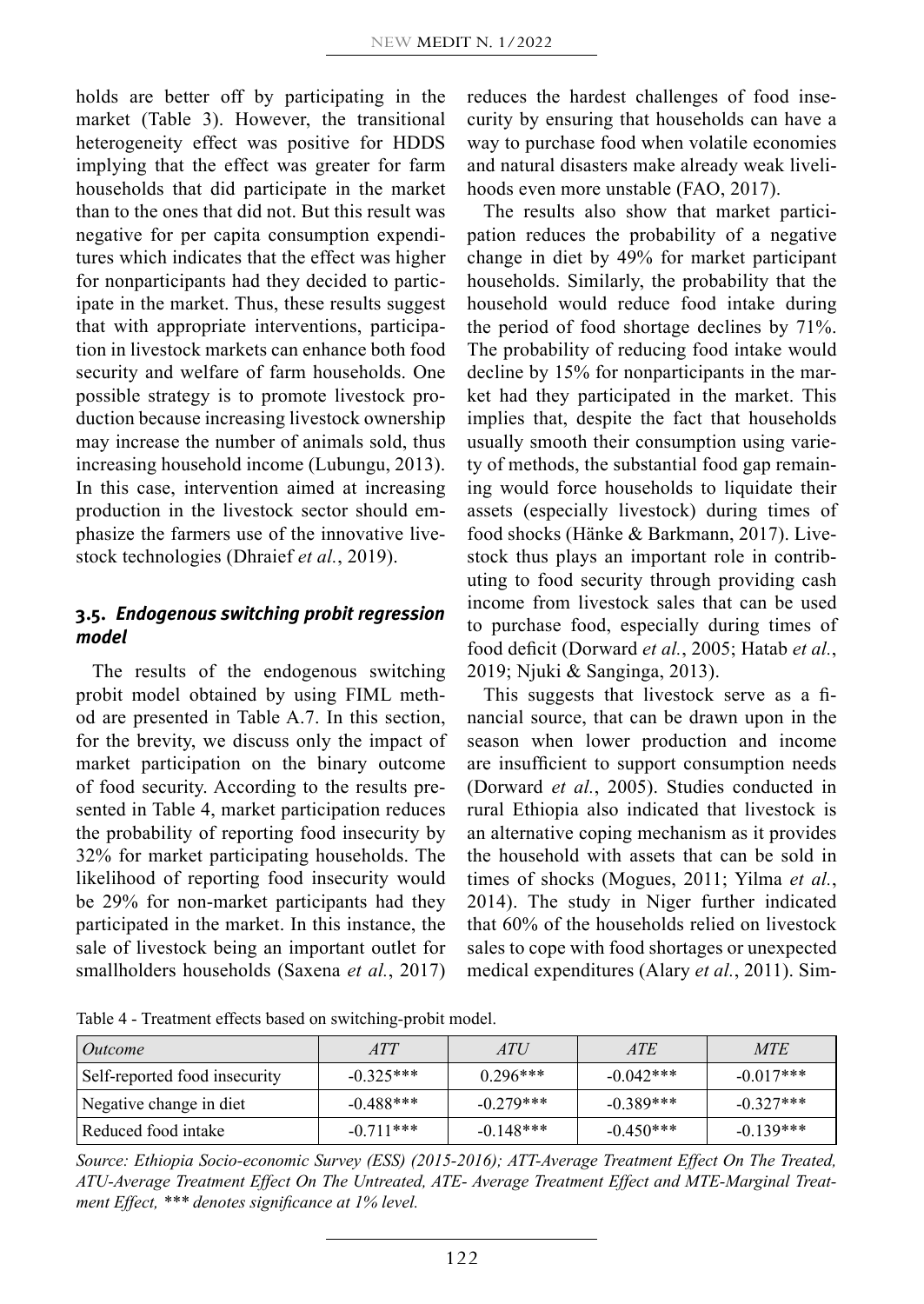ilarly, Hänke & Barkmann (2017) also found that approximately 54% of total cash income came from livestock sales and accounted for around 57% of cash food expenditures on average. Thus, livestock, by providing products for income generation and quick cash when emergencies and shocks occur, occupies an integral part of smallholder farming systems.

## **4. Conclusion**

In Ethiopia, where a large proportion of rural households depend on livestock for livelihood, food security remains a significant concern for large portions of the population. However, with a significant number of poor people depending on livestock production for their livelihood and incomes, the livestock sector is expected to play an instrumental role in achieving sustainable food security in the country. The sector has the potential to improve food and nutrition security and to promote more inclusive agricultural sector growth (Aklilu & Catley, 2014, ILRI, 2019). Furthermore, the potential size of livestock population in the country also implied that livestock sector intervention in Ethiopia will have significant socio-economics importance not only for the country but also for the region at large (Enahoro *et al.*, 2019). Hence, the livestock sector in Ethiopia, after several years of neglect, was recently recognized as one of the key sectors in the broader economic development plans of the country (Shapiro *et al.*, 2015). In this plan of development, market participation of the smallholder agriculture was adopted as a strategy for the economic transformation of the country.

The current study uses an endogenous switching regression model framework combined with the propensity score matching strategies to evaluate the determinants of livestock market participation and their subsequent effect on household's food security and welfare in Ethiopia. As the study had used a nationally representative household survey data, the results of the study have the most favorable scale for the strategic orientation of policy makers (Jeder *et al.*, 2020). The results of the study indicate that livestock market participation by smallholder farmers in Ethiopia has increased household food security

and welfare, with both outcomes substantially greater for households participating in the market. In addition, livestock sales have smoothed out food consumption by providing income in times of harvest failure or other household shocks. This is very important in rural areas of Ethiopia where households with few social protections frequently experience economic hardship. Consequently, the results of the study suggest the transformation of livestock production system into a more sustainable, market-oriented production system would benefit farmers.

In this endeavor, the important variables for the transformation of livestock production system were also identified in the results of the study. As indicated in the results, most of the farmers are far from market centers and major roads, indicating the absence of an assured effective livestock market near the farmers' residence. The absence of assured markets for the farmers produces lead to distress sales and thus reduces revenues from sales by increasing the transaction cost of marketing. These circumstances would in turn hinder the effort of the transformation of livestock production system into a sustainable market-oriented system. Besides poor market infrastructure, the results of the study also indicated that control of animal disease would help households increase their herd size. Systems for better disease control are important policy considerations in promoting both the market orientation and the food security of the households. In addition, as illiteracy among the producers was prevalent, provision of market information through strengthening the extension system is desirable. Furthermore, though the institutional factors like cooperatives and credit are insignificant in the current study, formations and strengthening of farmers' institutions are critically important to improve the market orientation and market linkages of the smallholder farmers. Otherwise, individual livestock producers may find it difficult to use the improved market linkages. Therefore, the effort to improve market linkages for livestock producers should integrate the market-oriented livestock production system with a system of livestock health, breeding and marketing services. Finally, since livestock sales not only provide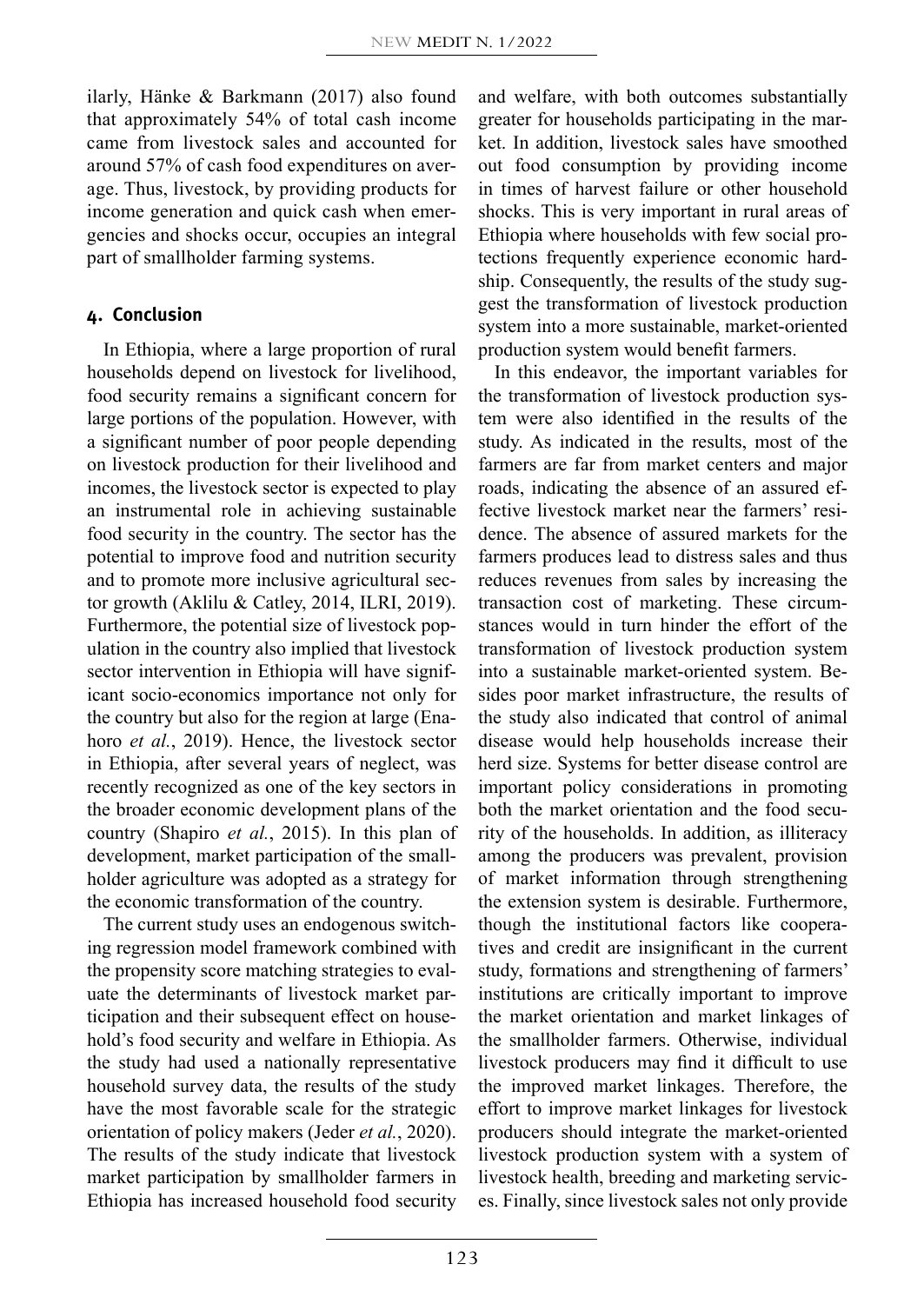cash income for farm households but also generate a significant number of jobs, especially in rural areas where other income opportunities are limited, the future research of interest in livestock marketing should consider the effect of livestock market participation on other elements of livestock value chains.

## **References**

- Abdullah, Rabbi F., Ahamad R., Ali S., Chandio A.A., Ahmad W., Ilyas A., Din I.U., 2019. Determinants of commercialization and its impact on the welfare of smallholder rice farmers by using Heckman's two-stage approach. *Journal of the Saudi Society of Agricultural Sciences*, 18(2): 224-233. https://doi. org/10.1016/j.jssas.2017.06.001.
- Adimassu Z., Kessler A., 2015. Impact of the productive safety net program on farmers' investments in sustainable land management in the Central Rift Valley of Ethiopia. *Environmental Development*, 16: 54-62. https://doi.org/10.1016/j. envdev.2015.06.015.
- Aklilu Y., Catley A., 2014. *Pastoral Livestock Trade and Growth in Ethiopia*. Policy Brief No. 72. Future Agricultures Consortium Secretariat at the University of Sussex, Brighton. https:// assets.publishing.service.gov.uk/media/57a089cc40f0b64974000284/PB-72.pdf.
- Alary V., Corniaux C., Gautier D., 2011. Livestock's Contribution to Poverty Alleviation: How to Measure It? *World Development*, 39(9): 1638-1648. https://doi.org/10.1016/j.worlddev.2011.02.008.
- Alene A.D., Manyong V.M., Omanya G., Mignouna H.D., Bokanga M., Odhiambo G., 2008. Smallholder market participation under transactions costs: Maize supply and fertilizer demand in Kenya. *Food Policy*, 33(4): 318-328.
- Andersson C., Mekonnen A., Stage J., 2011. Impacts of the Productive Safety Net Program in Ethiopia on livestock and tree holdings of rural households. *Journal of Development Economics*, 94(1): 119- 126. https://doi.org/10.1016/j.jdeveco.2009.12.002.
- Arias P., Hallam D., Krivonos E., Morrison J., 2013. Smallholder Integration in Changing Food Markets. Rome: FAO (Food and Agriculture Organization of the United Nations).
- Asfaw S., Lipper L., Dalton T.J., 2012. Market participation, on-farm crop diversity and household welfare : micro-evidence from Kenya. *Environment and Development Economics*, 17(5): 579-601. https://doi.org/10.1017/S1355770X12000277.
- Awotide B.A., Karimov A.A., Diagne A., 2016. Agricultural technology adoption, commercialization and smallholder rice farmers' welfare in rural Nigeria. *Agricultural and Food Economics*, 4: 3. https:// doi.org/10.1186/s40100-016-0047-8.
- Becker S.O., Caliendo M., 2007. Sensitivity analysis for average treatment effects. *The Stata Journal*, 7(1): 71- 83. https://doi.org/10.1177/1536867x0700700104.
- Börner J., Shively G., Wunder S., Wyman M., 2015. How Do Rural Households Cope with Economic Shocks? Insights from Global Data using Hierarchical Analysis. *Journal of Agricultural Economics*, 66(2): 392-414. https://doi.org/10.1111/1477- 9552.12097.
- Burchi F., De Muro P., 2012. A human development and capability approach to food security: Conceptual framework and informational basis. UNDP (United Nations Development Programme) Working paper 009, Regional Bureau for Africa.
- Caliendo M., Kopeinig S., 2008. Some practical guidance for the implementation of propensity score matching. *Journal of Economic Surveys*, 22(1): 31-72. https://doi.org/10.1111/j.1467-6419. 2007.00527.x.
- Chaminuka P., Udo H.M.J., Eilers K.C.H.A.M., van der Zijpp A., 2014. Livelihood roles of cattle and prospects for alternative land uses at the wildlife/ livestock interface in South Africa. *Land Use Policy*, 38: 80-90. https://doi.org/10.1016/j.landusepol.2013.10.007.
- D'Souza A., Jolliffe D., 2016. A profile of food insecurity dynamics in rural and small town Ethiopia. *Ethiopian Journal of Economics*, 25(2): 77-112.
- Dhraief M.Z., Bedhiaf S., Dhehib B., Oueslati-Zlaoui M., Jebali O., Ben-Youssef S., 2019. Factors affecting innovative technologies adoption by livestock holders in arid area of Tunisia. *New Medit*, 18(4): 3-18. https://doi.org/10.30682/nm1904a.
- Di Falco S., Veronesi M., Yesuf M., 2011. Does adaptation to climate change provide food security? A micro-perspective from Ethiopia. *American Journal of Agricultural Economics*, 93(3): 825-842.
- DiPrete T.A., Gangl M., 2004. *Assessing bias in the estimation of causal effects: Rosenbaum bounds on matching estimators and instrumental variables estimation with imperfect instruments*. Sociological Methodology, 34(1): 271-310. https://doi. org/10.1111/j.0081-1750.2004.00154.x.
- Do T.L., Nguyen, T.T., Grote U., 2019. Livestock Production, Rural Poverty, and Perceived Shocks: Evidence from Panel Data for Vietnam. *Journal of Development Studies*, 55(1): 99-119. https://doi.org /10.1080/00220388.2017.1408795.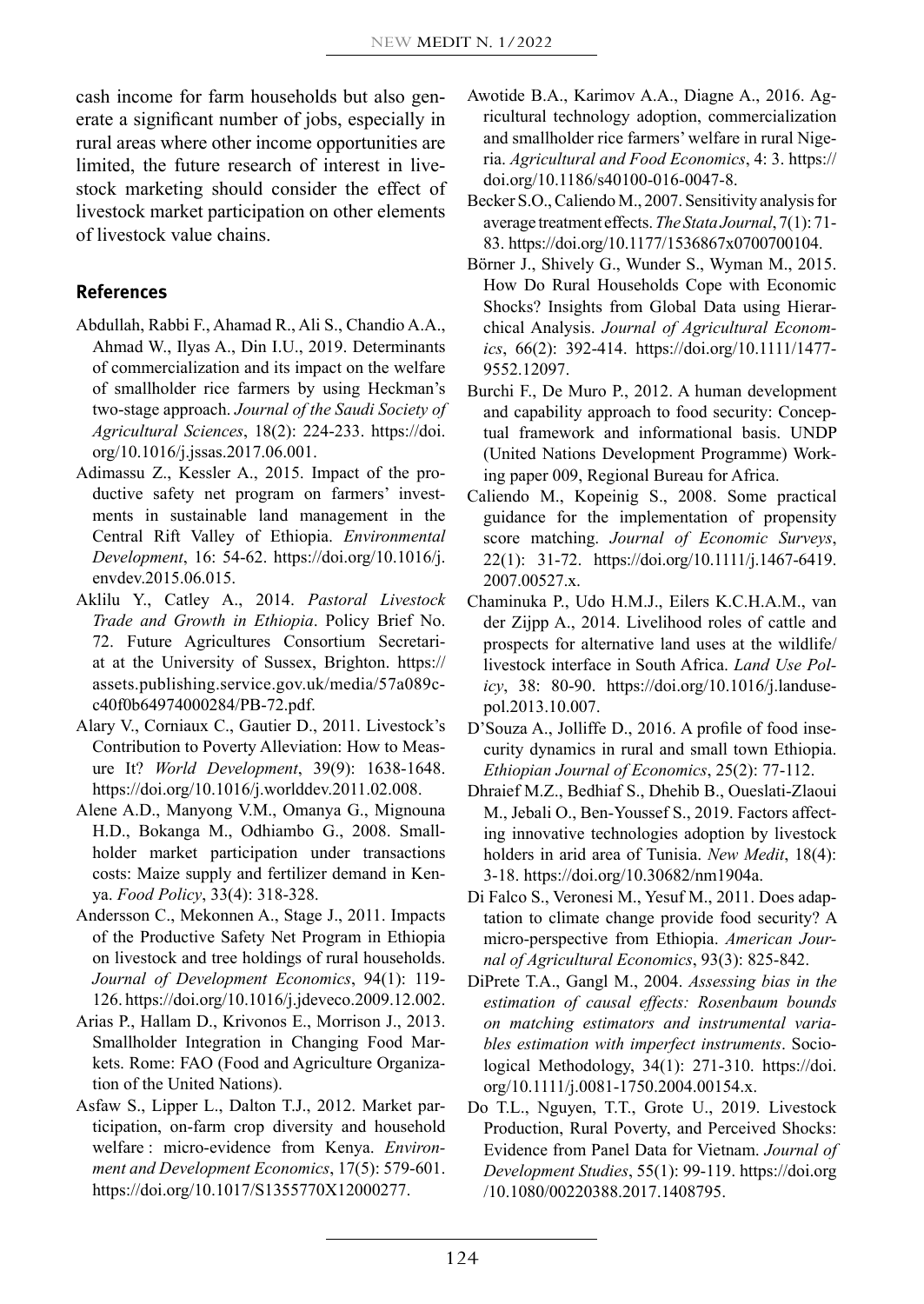- Dorward A., Anderson S., Nava Y., Pattison J., Paz R., Rushton J., Sanchez V.E., 2005. *A guide to indicators and methods for assessing the contribution of livestock keeping to the livelihoods of the poor*. Department of Agricultural Sciences, Imperial College London, UK.
- Enahoro D., Njuri N., Thornton P., Staal S.J., 2019. *A review of projections of demand and supply of livestock-derived foods and the implications for livestock sector management in LSIL focus countries.*  Mid-Project Research Report of the Feed the Future Innovation Lab for Livestock Systems (LSIL) Futures Foresight Component, Module I (Quantitative Scenario Modelling). Working paper No. 262. CGIAR Research Program on Climate Change, Agriculture and Food Security (CCAFS).
- FAO, 2013. *Guidelines for measuring household and individual dietary diversity*. Rome: Food and Agriculture Organization of the United Nations. http:// www.fao.org/3/i1983e/i1983e00.pdf.
- FAO, 2017. *Baseline and Good Practices Study on Water and Fodder Availability along the Livestock Trade Routes in the Horn Of Africa: A Baseline Report*. Addis Ababa: FAO Regional Office for Africa. https://www.fao.org/3/i6828en/i6828en.pdf.
- FAO, 2019. *The future of livestock in Ethiopia. Opportunities and challenges in the face of uncertainty.* Rome: FAO. https://www.fao.org/3/ca4807en/ ca4807en.pdf.
- Fuglie K.O., Bosch D.J., 1995. Economic and Environmental Implications of Soil Nitrogen Testing: A Switching-Regression Analysis. *American Journal of Agricultural Economics*, 77(4): 891-900. https:// doi.org/10.2307/1243812.
- Gani B.S., Adeoti A.I., 2011. Analysis of Market Participation and Rural Poverty among Farmers in Northern Part of Taraba State, Nigeria. *Journal of Economics*, 2(1): 23-36.
- Gebremedhin B., Hoekstra D., Tegegne A., Shiferaw K., Bogale A., 2015. *Factors determining household market participation in small ruminant production in the highlands of Ethiopia*. LIVES Working paper 2. Nairobi: International Livestock Research Institute.
- Hänke H., Barkmann J., 2017. Insurance Function of Livestock: Farmer's Coping Capacity with Regional Droughts in South-Western Madagascar. *World Development*, 96: 264-275. https://doi. org/10.1016/j.worlddev.2017.03.011.
- Hatab A.A., Cavinato M.E.R., Lagerkvist C.J., 2019. Urbanization, livestock systems and food security in developing countries: A systematic review of the literature. *Food Security*, 11(2): 279-299. https:// doi.org/10.1007/s12571-019-00906-1.
- Headey D., Ecker O., 2013. Rethinking the measurement of food security: From first principles to best practice. *Food Security*, 5(3): 327-343. https://doi. org/10.1007/s12571-013-0253-0.
- Heckman J., Tobias J., Vytlacil E., 2001. Four parameters of interest in the evaluation of social programs. *Southern Economic Journal*, 68(2): 210-223.
- Herrero M., Thornton P.K., 2013. Livestock and global change: Emerging issues for sustainable food systems. *Proceedings of the National Academy of Sciences of the United States of America*, 110(52): 20878-20881. https://doi.org/10.1073/ pnas.1321844111.
- Hichaambwa M., Chamberlin J., Sitko N., 2015. Determinants and welfare effects of smallholder participation in horticultural markets in Zambia. *African Journal of Agricultural and Resource Economics*, 10(4): 279-296.
- IFAD (International Fund for Agricultural Development), 2010. *Gender and livestock : tools for design*. Livestock Thematic Papers. Rome: IFAD.
- IGAD, 2017. *Gap Analysis of Cross-Border Trade Policies, Bilateral Agreements and Implementation Challenges of IGAD Minimum Integration Plan*. Review Report 2016. Nairobi: IGAD Centre for Pastoral Areas and Livestock Development (ICPALD).
- ILRI (International Livestock Research Institute), 2019. *Options for the livestock sector in developing and emerging economies to 2030 and beyond*. Meat: The Future Series. Geneva: World Economic Forum.
- Jagwe J., Machethe C., Ouma E., 2010. Transaction costs and smallholder farmers' participation in banana markets in the Great Lakes Region of Burundi, Rwanda and the Democratic Republic of Congo. *African Journal of Agricultural and Resource Economics*, 6(1): 302-317.
- Jeder H., Hattab S., Frija I., 2020. An econometric analysis for food security in Tunisia. *New Medit*, 19(4): 3-14. https://doi.org/10.30682/nm2004a
- Jodlowski M., Alex W.-N., Kathy B., Peter D.G., 2016. Milk in the Data: Food Security Impacts from a Livestock Field Experiment in Zambia. *World Development*, 77: 99-114. https://doi.org/10.1016/j. worlddev.2015.08.009.
- Kazianga H., Udry C., 2006. Consumption smoothing? Livestock, insurance and drought in rural Burkina Faso. *Journal of Development Economics*, 79(2): 413-446. https://doi.org/10.1016/j.jdeveco.2006.01.011.
- Khonje M., Manda J., Alene A.D., Kassie M., 2015. Analysis of Adoption and Impacts of Improved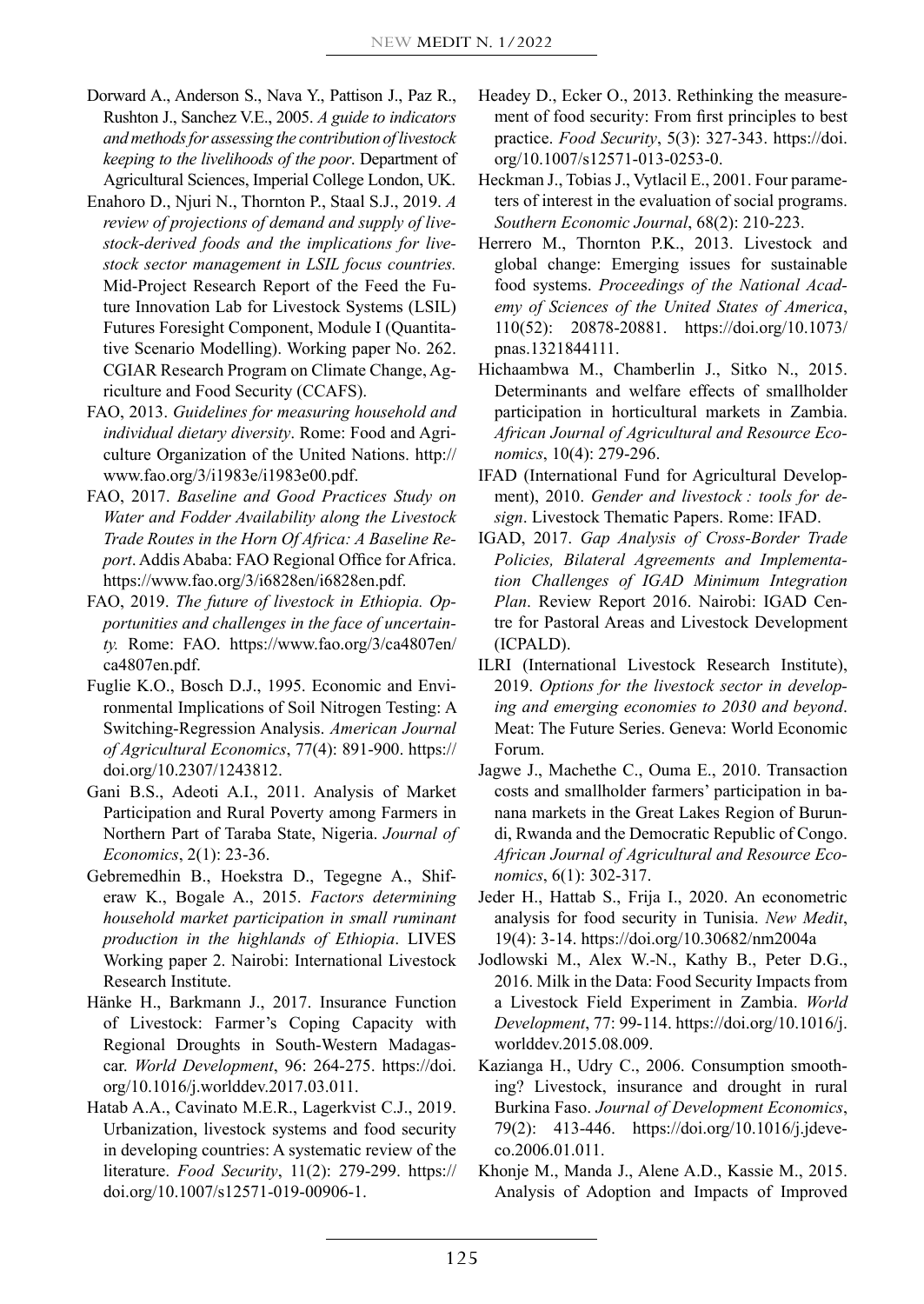Maize Varieties in Eastern Zambia. *World Development*, 66: 695-706. https://doi.org/10.1016/j.worlddev.2014.09.008.

- Kirimi L., Gitau R., Olunga M., 2013. *Household food security and commercialization among smallholder farmers in Kenya*. Paper presented at the AAAE (African Association of Agricultural Economists) 4<sup>th</sup> International Conference, September 22-25, Hammamet, Tunisia.
- Kuma T., Lanos B., MasAparisi A., 2015. *Analysis of price incentives for live cattle in Ethiopia*. MAFAP (Monitoring and Analysing Food and Agricultural Policies) Program. Rome: FAO.
- Leuven E., Sianesi B., 2003. *PSMATCH2: Stata Module to Perform Full Mahalanobis and Propensity Score Matching, Common Support Graphing , and Covariate Imbalance Testing*. Statistical Software Components S432001, Boston College, Department of Economics.
- LiDeSA, 2015. *The Livestock Development Strategy for Africa (LiDeSA) 2015-2035: The Roadmap to a Successful Livestock Sector*. Nairobi: Africa Union - Inter-African Bureau for Animal Resources (AU-IBAR).
- Lokshin M., Sajaia Z., 2004. Maximum likelihood estimation of endogenous switching regression models. *The Stata Journal*, 4(3): 282-289.
- Lubungu M., 2013. *Welfare effects of smallholder farmers' participation in livestock markets in Zambia*. Paper presented at the AAEA (Agricultural & Applied Economics Association) & CAES (Canadian Agricultural Economics Society) Joint Annual Meeting, August 4-6, Washington DC.
- Lubungu M., Chapoto A. Tembo G., 2012. *Smallholder Farmers Participation in Livestock Markets : The Case of Zambian Farmers*. Working paper No. 66. Lusaka, Zambia: IAPRI (Indaba Agricultural Policy Research Institute).
- Ma W., Abdulai A., 2015. *Linking apple farmers to markets: Determinants and impacts of marketing contracts in China*. Paper presented at the AAEA (Agricultural and Applied Economics Association) and WAEA (Western Agricultural Economics Association) Annual Meeting, July 26-28, San Francisco, CA.
- Maddala G.S., 1983. *Limited-Dependent and Qualitative Variables in Economics*. New York: Cambridge University Press, pp. 257-291.
- Mmbando F.E., Wale E.Z., Baiyegunhi L.J.S., 2015. Welfare impacts of smallholder farmers' participation in maize and pigeonpea markets in Tanzania. *Food Security*, 7(6): 1211-1224. https://doi. org/10.1007/s12571-015-0519-9.
- MoA, ILRI, 2013. *Review of past policies and strategies for livestock in Ethiopia*. Addis Ababa, Ethiopia: Ministry of Agriculture and International Livestock Research Institute (ILRI).
- Mogues T., 2011. Shocks and asset dynamics in Ethiopia. *Economic Development and Cultural Change*, 60(1): 91-120. https://doi.org/10.1086/661221.
- Mulford M.R., 2013. *Smallholder market participation and welfare effects: evidence from the kenya dairy sector*. Thesis, Graduate School, Cornell University.
- Muricho G., Kulundu D., Sule F., 2018*. Impact Assessment of Agricultural Commercialization on Food Security Among Smallholder Farmers in Kenya: An Application of Correlated Random Effects*. Paper presented at the IAAE (International Association of agricultural Economists) International Conference, July 28-August 2, Vancouver, British Columbia. https://ageconsearch.umn.edu/ record/277325.
- Ndoro J.T., Mudhara M., Chimonyo M., 2014. Cattle Commercialization in Rural South Africa: Livelihood Drivers and Implications for Livestock Marketing Extension. *Journal of Human Ecology*, 45(3): 207-221. https://doi.org/10.1080/09709274. 2014.11906694.
- Njuki J., Sanginga P.C., 2013. *Women, livestock ownership and markets. Bridging the gender gap in Eastern and Southern Africa*. International Livestock Research Institute and the International Development Research Centre. London, New York: Routledge.
- Olawuyi S.O., Mushunje A., 2018. Impact of Output Market Participation on Cassava-based Farming Households' Welfare in Nigeria: Evidence fron Oyo State, Nigeria. *Journal of Economic & Management Perpectives*, 12(2): 575-588.
- Olwande J., Smale M. 2014. *Commercialization effects on household income, poverty, and diversification: a counterfactual analysis of maize farmers in Kenya*. Paper presented at the AAEA (Agricultural and Applied Economics Association) Annual Meeting, July 27-29, Minneapolis, MN.
- Rawlins R., Pimkina S., Barrett C.B., Pedersen S., Wydick B., 2014. Got milk? The impact of Heifer International's livestock donation programs in Rwanda on nutritional outcomes. *Food Policy*, 44: 202-213. https://doi.org/10.1016/j.foodpol.2013.12.003.
- Rehima M., Belay K., Dawit A., Rashid S., 2013. Factors affecting farmers' crops diversification: Evidence from SNNPR, Ethiopia. *International Journal of Agricultural Sciences*, 3(6): 558-565.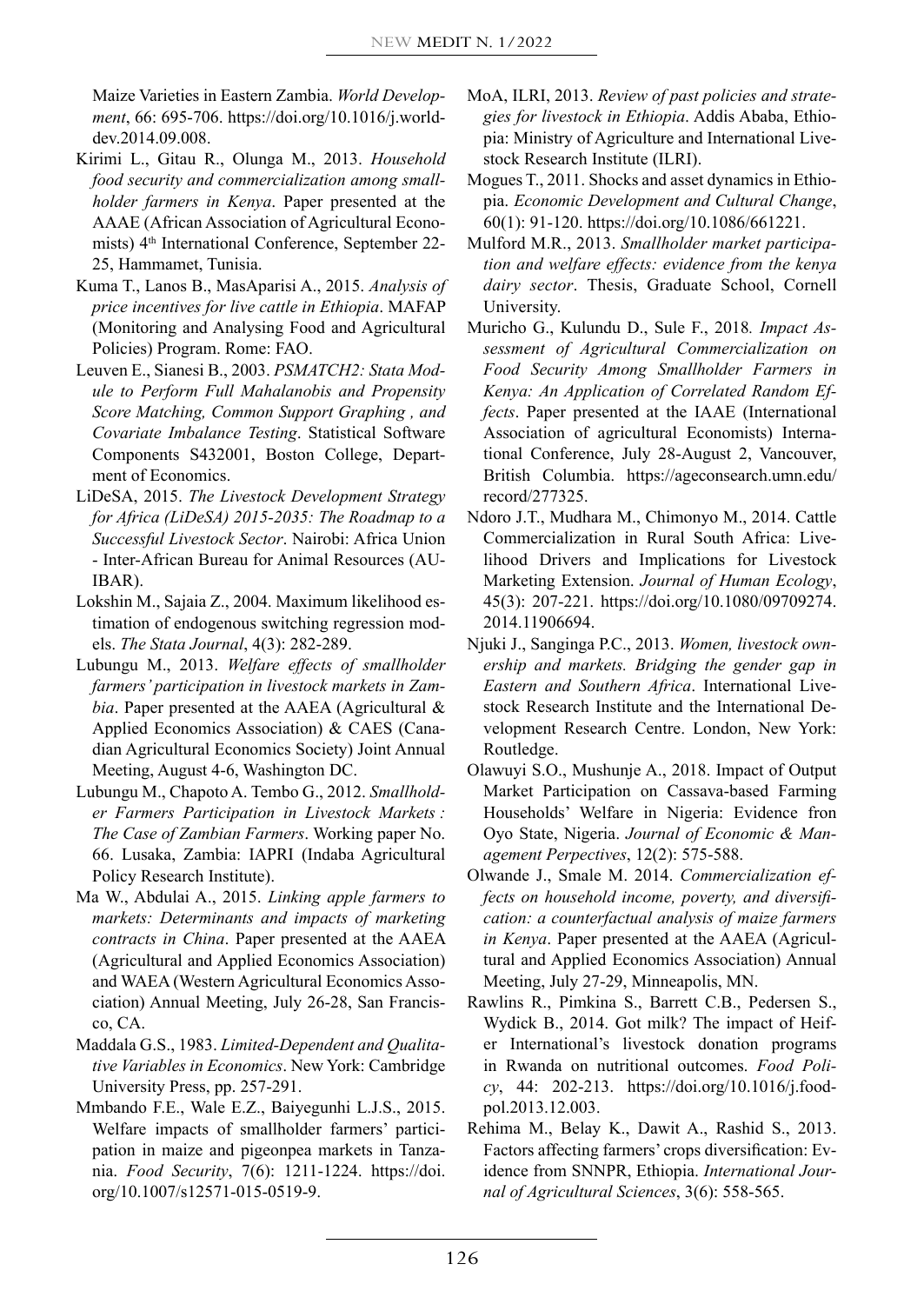- Sandford L., Ashley S., 2008. Livestock Livelihoods and Institutions in the IGAD Region. IGAD Livestock Policy Initiative Working paper No. 10.
- Sarma P.K., Ahmed J.U., Al-Amin A.K.M.A., Islam M.M., Fatema K., 2014. Determinants of Market Participation in Small Scale Beef Cattle Entrepreneurs: Evidence From Pabna and Sirajganj Districts of Bangladesh. *Journal of the Sylhet Agricultural University*, 1(2): 289-297.
- Saxena R., Singh N.P., Choudhary B.B., Balaji S.J., Paul R.K., Ahuja U., Kumar R., Khan A., Deepika J., 2017. Can Livestock Sector be the Game Changer in Enhancing the Farmers' Income? Reinvesting Thrust with Special Focus on Dairy Sector. *Agricultural Economics Research Review*, 30: 59-76. https://doi.org/10.5958/0974-0279.2017.00022.2.
- Seng K., 2016. *The Effects of Market Participation on Farm Households' Food Security in Cambodia: An endogenous switching approach*. MPRA (Munich Personal RePEc Archive) Paper No. 69669. https:// mpra.ub.uni-muenchen.de/69669/.
- Shapiro B.I., Gebru G., Desta S., Negassa A., Nigussie K., Aboset G., Mechal H., 2015. *Ethiopia livestock master plan: Roadmaps for growth and transformation*. Nairobi, Kenya: International Livestock Research Institute (ILRI).
- Sigei G., Bett H., Kibet L., 2014. *Determinants of Market Participation among Small-scale Pineapple Farmers in Kericho County, Kenya*. MPRA (Munich Personal RePEc Archive) Paper No. 56149. https://mpra.ub.uni-muenchen.de/56149/.
- Smith J.A., Todd P.E., 2005. Does matching overcome LaLonde's critique of nonexperimental estimators? *Journal of Econometrics*, 125(1-2): 305-353. https://doi.org/10.1016/j.jeconom.2004.04.011.
- Swindale A., Bilinsky P., 2006. Development of a universally applicable household food insecurity measurement tool: Process, current status, and outstanding issues. *Journal of Nutrition*, 136(5): 1449- 1452. https://doi.org/10.1093/jn/136.5.1449s.
- Tesfaye W., Tirivayi N., 2018. The impacts of postharvest storage innovations on food security and welfare in Ethiopia. *Food Policy*, 75: 52-67. https:// doi.org/10.1016/j.foodpol.2018.01.004.
- Umar A., Baulch B., 2007. *Risk taking for a living: Trade and marketing in the Somali Region of Ethiopia*. Addis Ababa: UN OCHA (United Nations Office for the Coordination of Humanitarian Affairs) Pastoral Communication Initiative.
- WFP (World Food Program Ethiopia Office), CSA (Central Statistical Agency of Ethiopia), 2019. *Comprehensive Food Security and Vulnerability Analysis (CFSVA). Ethiopia, 2019*.
- Wooldridge J.M., 2010. *Econometric Analysis of Cross Section and Panel Data*. Cambridge, MA: The MIT Press. Econometric\_Analysis\_of\_Cross\_ Section and Panel Data 2nd Ed.pdf.
- Yilma Z., Mebratie A., Sparrow R., Abebaw D., Alemu G., Bedi A.S., 2014. Coping with shocks in rural Ethiopia Coping with shocks in rural Ethiopia. *The Journal of Development Studies*, 50(7): 1009-1024. https://doi.org/10.1080/00220388.2014.909028.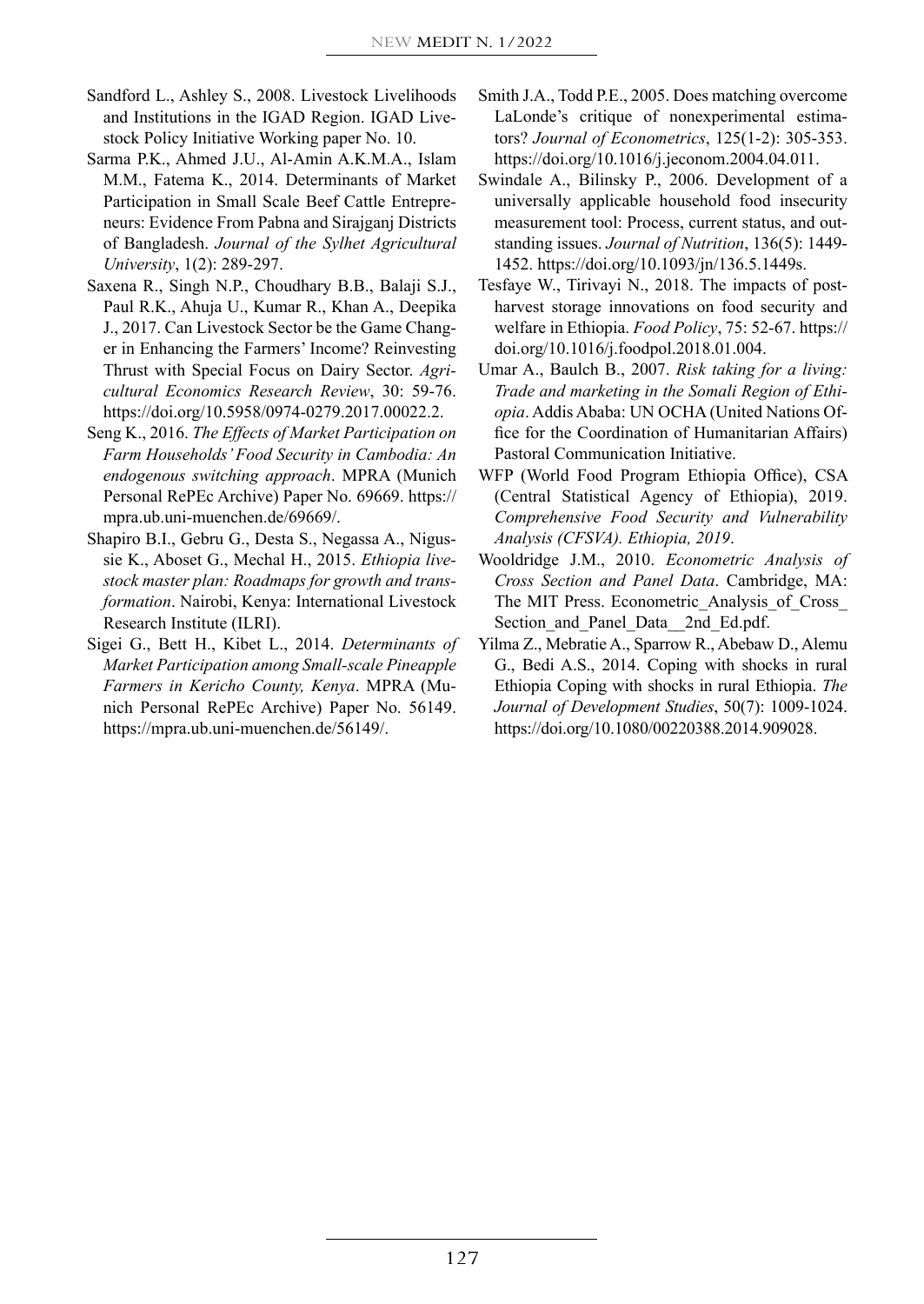# **Appendix**

Table A.1 - Descriptive statistics of the independent variables used in the study.

| Variables                                        |        | Participants<br>$(N=(1, 432))$ | Non-participants<br>$(N=1,223)$ | $t/X^2$ -value |              |
|--------------------------------------------------|--------|--------------------------------|---------------------------------|----------------|--------------|
|                                                  | Mean   | St.dev.                        | Mean                            | St.dev.        |              |
| Households' characteristics and asset ownerships |        |                                |                                 |                |              |
| Gender $(=1$ if male)                            | 82.47  |                                | 75.72                           |                | $-4.301***$  |
| Age (in Years)                                   | 47.70  | 0.37                           | 48.02                           | 0.43           | 0.590        |
| Educational level (in Years)                     | 0.448  | 0.448                          | 0.392                           | 1.889          | 0.4671       |
| Adult equivalent household size                  | 4.55   | 0.048                          | 4.33                            | 0.05           | $-3.044***$  |
| Household size (Numbers)                         | 5.61   | 0.059                          | 5.34                            | 0.07           | $-3.051***$  |
| Nonfarm (=1 if it owns non-farm enterprise)      | 21.51  |                                | 21.51                           |                | $-0.002$     |
| $HCI$ $(\%)$                                     | 10     | 0.005                          | 21.7                            | 0.0819         | $2.150**$    |
| Asset index <sup>3</sup>                         | 0.26   | 0.04                           | 0.039                           | 0.04           | $-3.742***$  |
| Farm size (hectare)                              | 1.64   | 0.08                           | 1.27                            | 0.05           | $-3.852***$  |
| Transactions cost factors                        |        |                                |                                 |                |              |
| Distance to road (Km)                            | 15.04  | 0.54                           | 17.16                           | 0.61           | $2.490**$    |
| Distance to market (Km)                          | 65.83  | 1.29                           | 68.25                           | 1.49           | 1.212        |
| Distance to administration (Km)                  | 175.42 | 3.66                           | 156.25                          | 3.43           | $-3.837***$  |
| Information variables                            |        |                                |                                 |                |              |
| Mobile phone ownership (=1 if head owned)        | 58.14  |                                | 52.51                           |                | $-2.906***$  |
| Access to extension $(=1$ if it has access)      | 45.87  |                                | 41.62                           |                | $-2.203**$   |
| Herd characteristics and shocks                  |        |                                |                                 |                |              |
| Herd size owned in TLU                           | 6.817  | 0.204                          | 4.085                           | 0.135          | $-10.781***$ |
| Dead animals (No.)                               | 4.37   | 0.18                           | 2.74                            | 0.07           | $-7.867***$  |
| Shocks $(=$ if HH affected negatively by shock)  | 65.36  |                                | 60.75                           |                | $-2.458**$   |
| <b>Institutional factors</b>                     |        |                                |                                 |                |              |
| Access to social safety net $(=1$ if received)   | 7.12   |                                | 4.82                            |                | $-2.476**$   |
| Access to remittance $(=1$ if received)          | 10.55  |                                | 8.26                            |                | $-2.004*$    |
| Cooperative $(=1$ if available in the community) | 15.57  |                                | 14.96                           |                | $-0.435$     |
| Credit $(=1$ if received credit)                 | 18.65  |                                | 17.33                           |                | $-0.875$     |

*Source: Ethiopia Socio-economic Survey (ESS) (2015-2016); \*\*\*, \*\* and \* denotes significance at 1%, 5% and 10 % level respectively.*

<sup>&</sup>lt;sup>3</sup> The asset index was computed by applying the first principal component to household assets' including farm implement, furniture, personal items and other assets.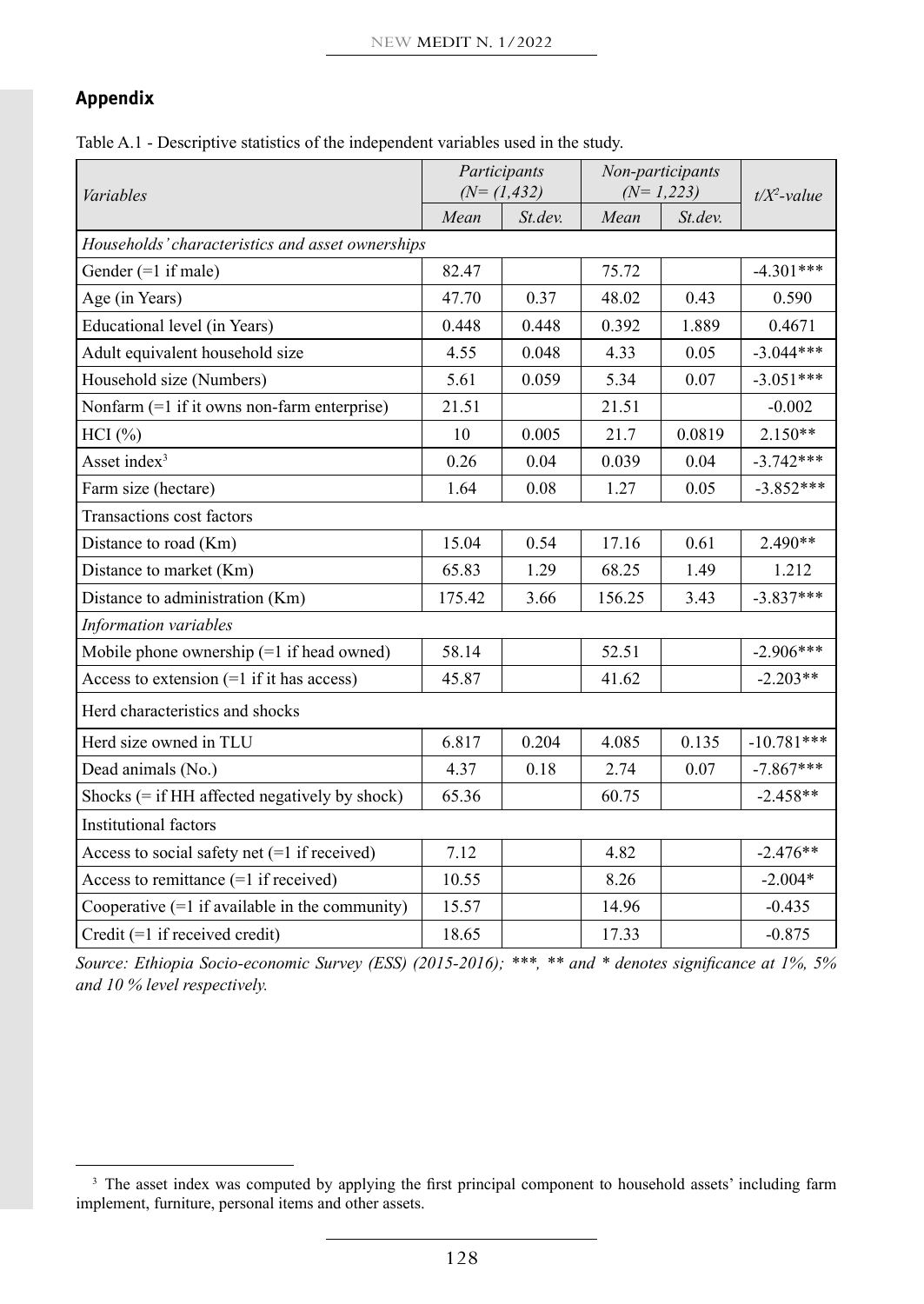|                       | Pseudo R2     |          | LR $X^2$ (p-values) |          | Mean standardized<br><i>Bias</i> |          | Total<br>% bias |
|-----------------------|---------------|----------|---------------------|----------|----------------------------------|----------|-----------------|
| Matching algorithm    | <b>Before</b> | After    | <b>Before</b>       | After    | <b>Before</b>                    | After    | reduction       |
|                       | matching      | matching | matching            | matching | matching                         | matching |                 |
| Kernel based matching | 0.168         | 0.02     | 247.40              | 9.84     | 21.3                             | 3.1      | 85              |
| (KBM)                 |               |          | (0.000)             | (0.971)  |                                  |          |                 |
| Nearest neighbor      | 0.167         | 0.04     | 229.23              | 14.78    | 21.2                             | 3.6      | 83              |
| Matching (NNM)        |               |          | (0.000)             | (0.737)  |                                  |          |                 |

Table A.2 - Matching quality test indicators before and after matching.

*Source: Ethiopia Socio-economic Survey (ESS) (2015-2016).*

Table A.3 - Results of average treatment effects (ATT) and sensitivity analysis.

| Matching<br>algorithms | Outcomes variables                        | Participants | $Non-$<br>participants | ATT(S.E)             | Critical value<br>of the hidden<br>$bias(\Gamma)$ |
|------------------------|-------------------------------------------|--------------|------------------------|----------------------|---------------------------------------------------|
|                        | <b>HDD</b>                                | 6.972        | 6.754                  | $0.218(0.081)$ ***   | 1.15-2.35                                         |
| Kernel based           | Self-reported food<br>insecurity          | 0.286        | 0.279                  | 0.007(0.018)         | $1.05 - 1.15$                                     |
| matching               | Negative change in diet                   | 0.259        | 0.297                  | $-0.037$ $(.020)*$   | $1.05 - 1.1$                                      |
| (KBM)                  | Reduced food intake                       | 0.144        | 0.172                  | $-0.037(0.022)*$     | 1.05-1.25                                         |
|                        | Percapita consumption<br>Expenditure (ln) | 8.508        | 8.448                  | $0.059(0.03)$ **     | $1.45 - 1.9$                                      |
|                        | <b>HDD</b>                                | 6.972        | 6.769                  | $0.203(.086)$ **     | $1.2 - 2.0$                                       |
| <b>Nearest</b>         | Self-reported food<br>inssecurity         | 0.288        | 0.256                  | 0.030(0.028)         | 1.05-1.35                                         |
| neighbor<br>Matching   | Negative change in diet                   | 0.240        | 0.297                  | $-0.057$ $(.028)$ ** | 1.05-1.35                                         |
| (NNM)                  | Reduced food intake                       | 0.120        | 0.172                  | $-0.052(0.021)$ **   | 1.25-1.85                                         |
|                        | Percapita consumption<br>Expenditure (ln) | 8.519        | 8.444                  | $0.075(0.033)$ **    | 1.40-1.80                                         |

*Source: Ethiopia Socio-economic Survey (ESS) (2015-2016); \*\*\*, \*\* and \* denotes significance at 1%, 5% and 10 % level respectively. The Number in brackets show bootstrapped standard errors with 100 replication samples.*

Table A.4 - Test for the validity of selection instruments for endogenous regression model.

| Variables                  | $(1)$ Market<br>participation | (2) Percapita<br>consumption<br>expenditure (ln) | $(3)$ HDDS         | (4) Self-reported<br>food insecurity |
|----------------------------|-------------------------------|--------------------------------------------------|--------------------|--------------------------------------|
| <b>Extension services</b>  | $0.103(0.050)$ **             | 0.026(0.024)                                     | 0.011(0.074)       | 0.114(0.070)                         |
| Mobile ownership           | $0.038(0.0057)$ ***           | $-0.169(0.025)$ ***                              | $0.416(0.076)$ *** | 0.095(0.071)                         |
| Other variable             | <b>Yes</b>                    | Yes                                              | Yes                | Yes                                  |
| Constant                   | $0.242(0.139)*$               | $9.182(0.059)$ ***                               | 7.496 (0.181)***   | $(1.513)(0.169)$ ***                 |
| Wald $chi2(2)$             | $254.62***$                   |                                                  |                    | $235.26***$                          |
| F                          |                               | $F = 16.55$                                      | 19.90              |                                      |
| <i><b>Observations</b></i> | 2655                          | 1223                                             | 1223               | 1223                                 |

*Note: Models (1) and (4) are Probit model, Models (2) and 4) are Ordinary least squares; \*\*\*, \*\* and \* represents the significance level of p value at a probability of 1, 5 and 10 respectively; values in the parenthesis are the standard errors. The reports of control variables included in the model were not reported to save the space.*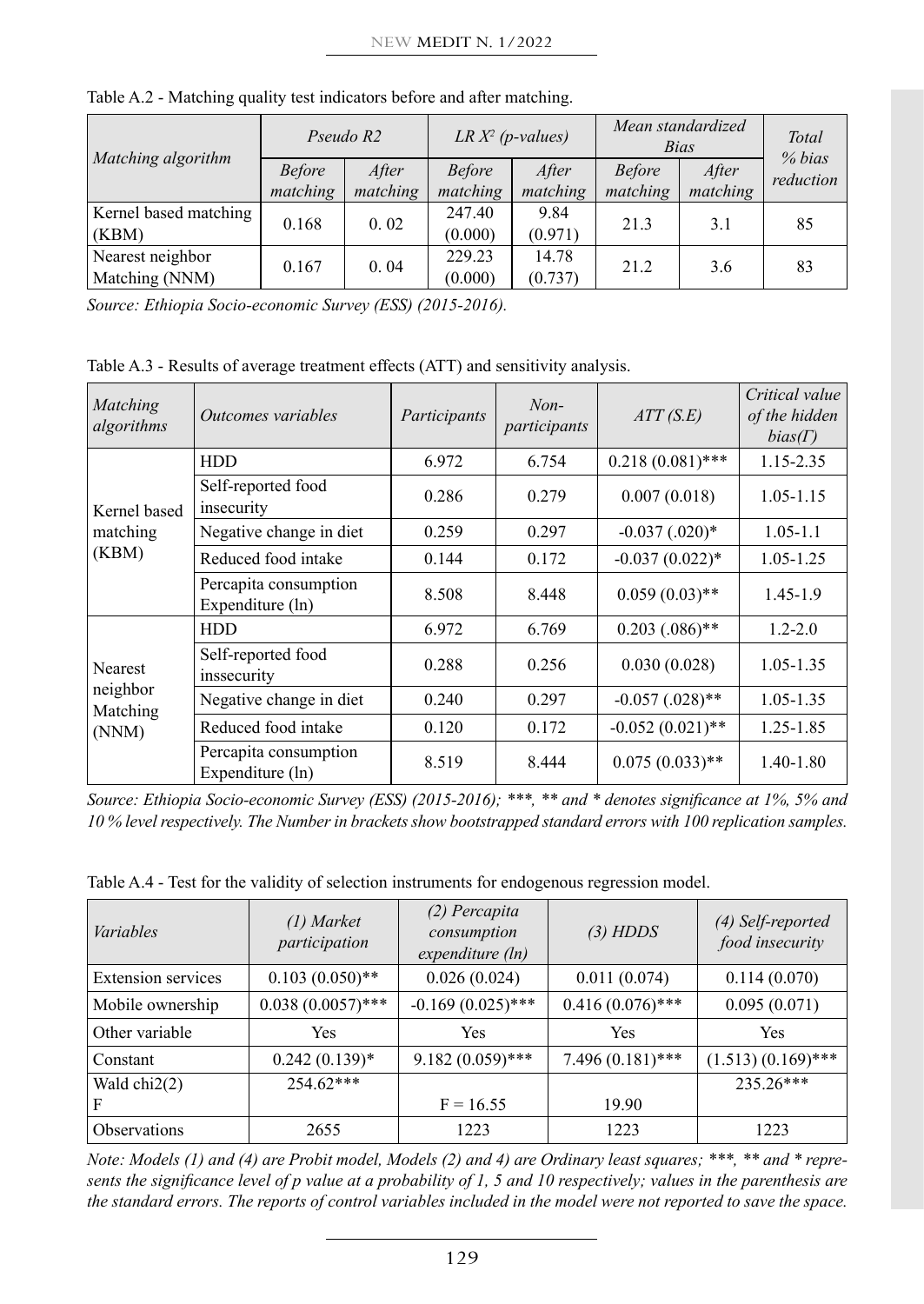| Variables                  | Coefficients | Std. Err. | P > z  |
|----------------------------|--------------|-----------|--------|
| Gender                     | $0.234$ ***  | 0.067     | 0.000  |
| Age                        | $-0.002$     | 0.002     | 0.185  |
| <b>Educational level</b>   | 0.017        | 0.013     | 0.191  |
| Household size             | $0.028**$    | 0.013     | 0.027  |
| Nonfarm                    | 0.002        | 0.063     | 0.975  |
| HCI                        | $-0.135$ *** | 0.072     | 0.0063 |
| Farmsize                   | 0.022        | 0.012     | 0.162  |
| Cooperative                | 0.003        | 0.003     | 0.355  |
| Distance to road           | $-0.001$ *** | 0.002     | 0.004  |
| Distance to market         | $-0.002$ *** | 0.001     | 0.002  |
| Distance to administration | 0.002        | 0.002     | 0.296  |
| Extension                  | $0.094*$     | 0.054     | 0.085  |
| Mobile ownership           | $0.102**$    | 0.048     | 0.032  |
| Asset index                | 0.091        | 0.022     | 0.482  |
| <b>TLU</b>                 | $0.047$ ***  | 0.008     | 0.000  |
| Dead animals               | $-0.117*$    | 0.067     | 0.083  |
| Shocks                     | $0.195*$     | 0.113     | 0.083  |
| safety net                 | 0.041        | 0.054     | 0.447  |
| Remittance                 | $-0.149*$    | 0.089     | 0.093  |
| Credit                     | 0.004        | 0.009     | 0.624  |
| cons                       | 0.017        | 0.161     | 0.918  |

Table A.5 - The determinants of market participation.

*Source: Ethiopia Socio-economic Survey (ESS) (2015-2016); \*\*\*, \*\* and \* denotes significance at 1%, 5% and 10 % level respectively.*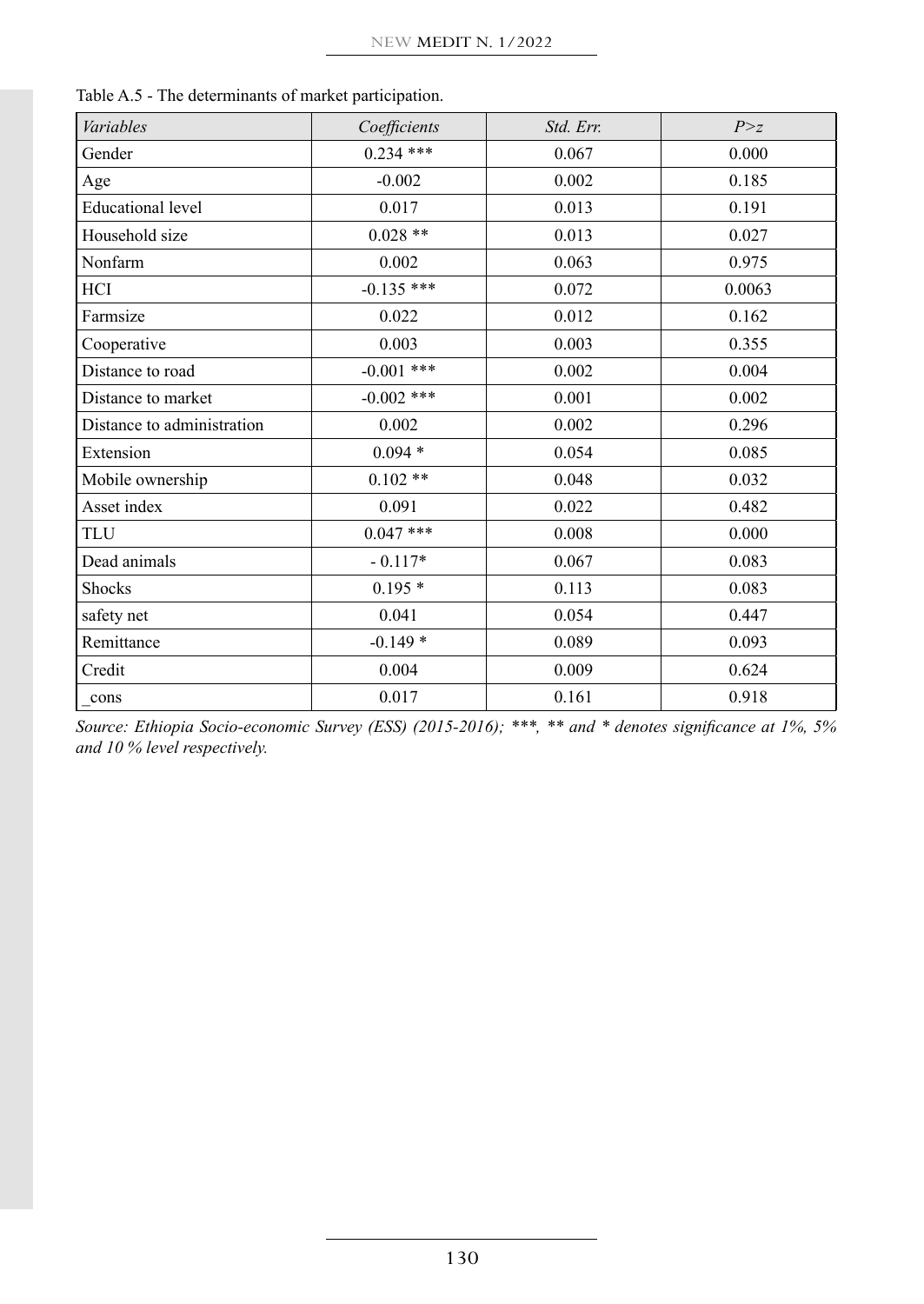|                                                                                       | Household dietary diversity (HDD) |       |                           |                   | Percapita consumption expenditure (ln) |       |                           |       |
|---------------------------------------------------------------------------------------|-----------------------------------|-------|---------------------------|-------------------|----------------------------------------|-------|---------------------------|-------|
| Variables                                                                             | Participants                      |       | Non-participants          |                   | Participants                           |       | Non-participants          |       |
|                                                                                       | $(N=(1,432))$                     |       | $(N=1,223)$               |                   | $(N=(1, 432))$                         |       | $(N=1,223)$               |       |
|                                                                                       | Coef.                             | P > z | Coef.                     | p > z             | Coef.                                  | p > z | Coef.                     | p > z |
| Gender                                                                                | 0.069<br>(0.137)                  | 0.611 | 0.163<br>(0.139)          | 0.240             | 0.067<br>(0.043)                       | 0.114 | 0.038<br>(0.046)          | 0.408 |
| Household size                                                                        | $-0.004$<br>(0.023)               | 0.856 | $-0.049$<br>$(0.027)$ *   | 0.068             | $-0.090$<br>$(0.008)$ ***              | 0.000 | $-0.103$<br>(0.009)       | 0.000 |
| Age                                                                                   | $-0.013$<br>$(0.003)$ ***         | 0.000 | $-0.011$<br>$(0.004)$ *** | 0.002             | $-0.002$<br>$(0.001)*$                 | 0.084 | $-0.004$<br>$(0.001)$ *** | 0.001 |
| <b>Educational</b> level                                                              | 0.005<br>(0.023)                  | 0.839 | 0.042<br>(0.027)          | 0.128             | 0.006<br>(0.007)                       | 0.400 | 0.009<br>(0.009)          | 0.344 |
| Nonfarm                                                                               | $-0.002$<br>(0.004)               | 0.571 | 0.006<br>(0.002)          | 0.722             | 0.141<br>$(0.037)$ ***                 | 0.000 | 0.063<br>(0.043)          | 0.141 |
| <b>HCI</b>                                                                            | 0.006<br>(0.001)                  | 0.346 | 0.370<br>$(0.127)$ ***    | 0.004             | $-0.0022$<br>(0.001)                   | 0.239 | $-0.0073$<br>(0.0001)     | 0.188 |
| Asset index                                                                           | 0.318<br>$(0.114)$ ***            | 0.005 | 0.350<br>$(0.040)$ ***    | 0.000             | 0.097<br>$(0.011)$ ***                 | 0.000 | 0.100<br>$(0.013)$ ***    | 0.000 |
| Farmsize                                                                              | 0.336<br>$(0.034)$ ***            | 0.000 | 0.034<br>(0.033)          | 0.295             | 0.003<br>(0.001)                       | 0.825 | 0.032<br>(0.013)          | 0.015 |
| Distance to road                                                                      | $-0.004$<br>$(0.002)$ **          | 0.067 | $-0.006$<br>$(0.003)$ **  | 0.041             | $-0.002$<br>$(0.001)$ ***              | 0.004 | $-0.002$<br>$(0.001)*$    | 0.064 |
| Distance to market                                                                    | $-0.004$<br>$(0.001)$ ***         | 0.000 | $-0.004$<br>$(0.001)$ *** | 0.002             | $-0.002$<br>$(0.004)$ ***              | 0.000 | $-0.003$<br>$(0.000)$ *** | 0.000 |
| Distance to<br>administration center                                                  | $-0.003$<br>(0.004)               | 0.946 | $-0.01$<br>$(0.001)*$     | 0.064             | $-0.002$<br>$(0.001)$ ***              | 0.053 | $-0.003$<br>$(0.000)*$    | 0.060 |
| TLU                                                                                   | 0.034<br>$(0.009)$ ***            | 0.000 | 0.030<br>$(0.017)*$       | 0.069             | 0.012<br>$(0.004)$ ***                 | 0.002 | 0.029<br>$(0.007)$ ***    | 0.000 |
| Dead of animals                                                                       | $-0.001$<br>(0.010)               | 0.909 | $-0.041$<br>$(0.024)*$    | 0.084             | $-0.006$<br>$(0.003)$ ***              | 0.065 | $-0.022$<br>$(0.008)$ *** | 0.004 |
| Shocks                                                                                | $-0.333$<br>$(0.130)$ **          | 0.010 | $-0.045$<br>(0.108)       | 0.679             | $-0.065$<br>$(0.033)$ ***              | 0.048 | $-0.061$<br>$(0.037)$ *** | 0.099 |
| safety net                                                                            | $-0.086$<br>(0.193)               | 0.656 | 0.287<br>$(0.151)$ *      | 0.057             | $-0.002$<br>(0.063)                    | 0.974 | $-0.095$<br>$(0.049)$ *** | 0.053 |
| Remittance                                                                            | 0.585<br>$(0.155)$ ***            | 0.000 | 0.420<br>$(0.191)$ **     | 0.028             | 0.173<br>$(0.051)$ ***                 | 0.001 | 0.221<br>$(0.064)$ ***    | 0.001 |
| Mobile ownership                                                                      | 0.415(0.101)                      | 0.000 | 0.428(0.120)              | 0.000             | 0.168(0.033)                           | 0.000 | 0.152(0.040)              | 0.000 |
| Credit                                                                                | $-0.094$<br>(0.124)               | 0.447 | $-0.192$<br>(0.140)       | 0.171             | $-0.064$<br>(0.040)                    | 0.114 | $-0.121$<br>$(0.047)$ *** | 0.010 |
| Cooperative                                                                           | 0.094<br>(0.101)                  | 0.351 | 0.017<br>(0.249)          | 0.945             | $-0.083$<br>(0.043)                    | 0.052 | 0.013<br>(0.081)          | 0.878 |
| cons                                                                                  | 6.930<br>(0.382)                  | 0.000 | 7.464<br>(0.364)          | 0.000             | 9.247<br>(0.105)                       | 0.000 | 9.505<br>(0.117)          | 0.000 |
| $\sigma$                                                                              | 0.580(0.050)                      | 0.000 | 0.620(0.047)              | 0.000             | $-0.587(0.036)$                        | 0.000 | $-0.514(0.068)$           | 0.000 |
| $\rho$                                                                                | 0.539(0.1949)                     | 0.006 | 0.494(0.163)              | 0.002             | $-0.416$<br>(0.152)                    | 0.006 | 0.590(0.223)              | 0.008 |
| LR test of indep. eqns.: $\text{chi2}(1) = 25.95 \text{ Prob} > \text{chi2} = 0.0147$ |                                   |       |                           |                   |                                        |       |                           |       |
| Wald $X^2$                                                                            |                                   |       | 187.57***                 |                   |                                        |       | 315.35***                 |       |
| LR test of indep. eqns.:                                                              |                                   |       |                           | $chi2(1) = 22.86$ | $Prob > chi2 = 0.0000$                 |       |                           |       |

Table A.6 - Endogenous switching regression model for continuous outcomes.

*Note: Ethiopia Socio-economic Survey (ESS) (2015-2016); \* p<0.01, \*\* p<0.05, \*\*\* p<0.01.*